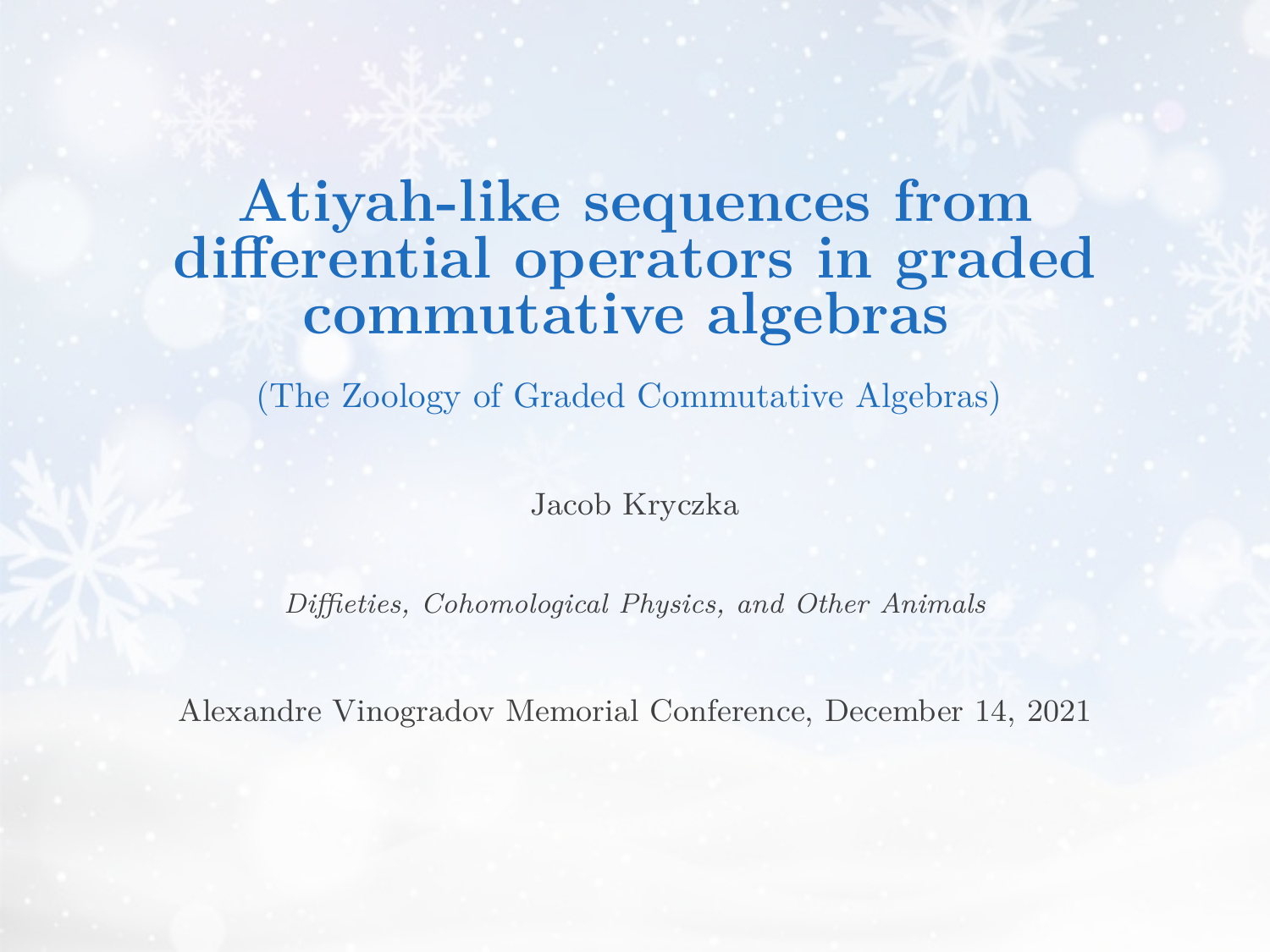- 1. [Preliminary Remarks](#page-4-0)
- 2. [Differential Calculus over Graded Commutative Algebras](#page-12-0)
- 3. [Diolic and Triolic Algebras](#page-17-0)

4. [Some Interesting Features of Diolic and Triolic Differential](#page-23-0) [Calculus](#page-23-0)

5. [Appendix](#page-36-0)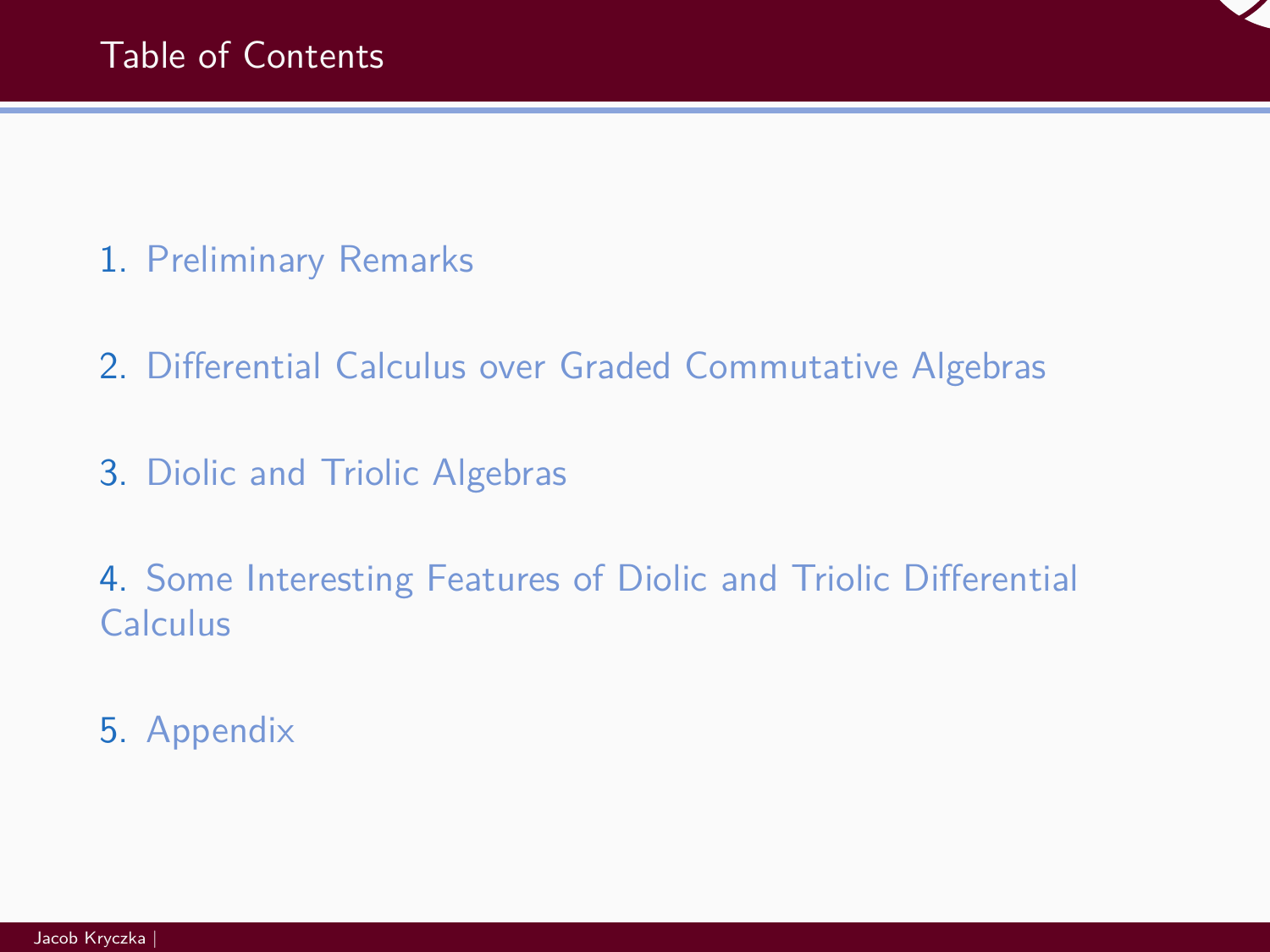Among his many remarkable achievements, Alexandre Vinogradov had the ability to present sophisticated topics in a *conceptual* and *unifying* manner.

Such formalisms were often of a purely algebraic flavour and as such, provided new insights not 'visible' in geometric approaches.

- 1. Differential Calculus over Commutative Algebras (The Logic Algebra for the Theory of Linear Differential Operators [\[Vin72\]](#page-43-0));
- 2. Classical Observability and Algebraic Calculus (Smooth Manifolds and Observables [\[Nes06\]](#page-42-0));
- 3. Calculus of Linear Connections in Vector Bundles (Fat Manfiolds and Linear Connections [\[VDP08\]](#page-42-1)).

These texts demonstrate that the "zoo" of geometrical structures has a common source in the calculus of functors of differential calculus over commutative algebras.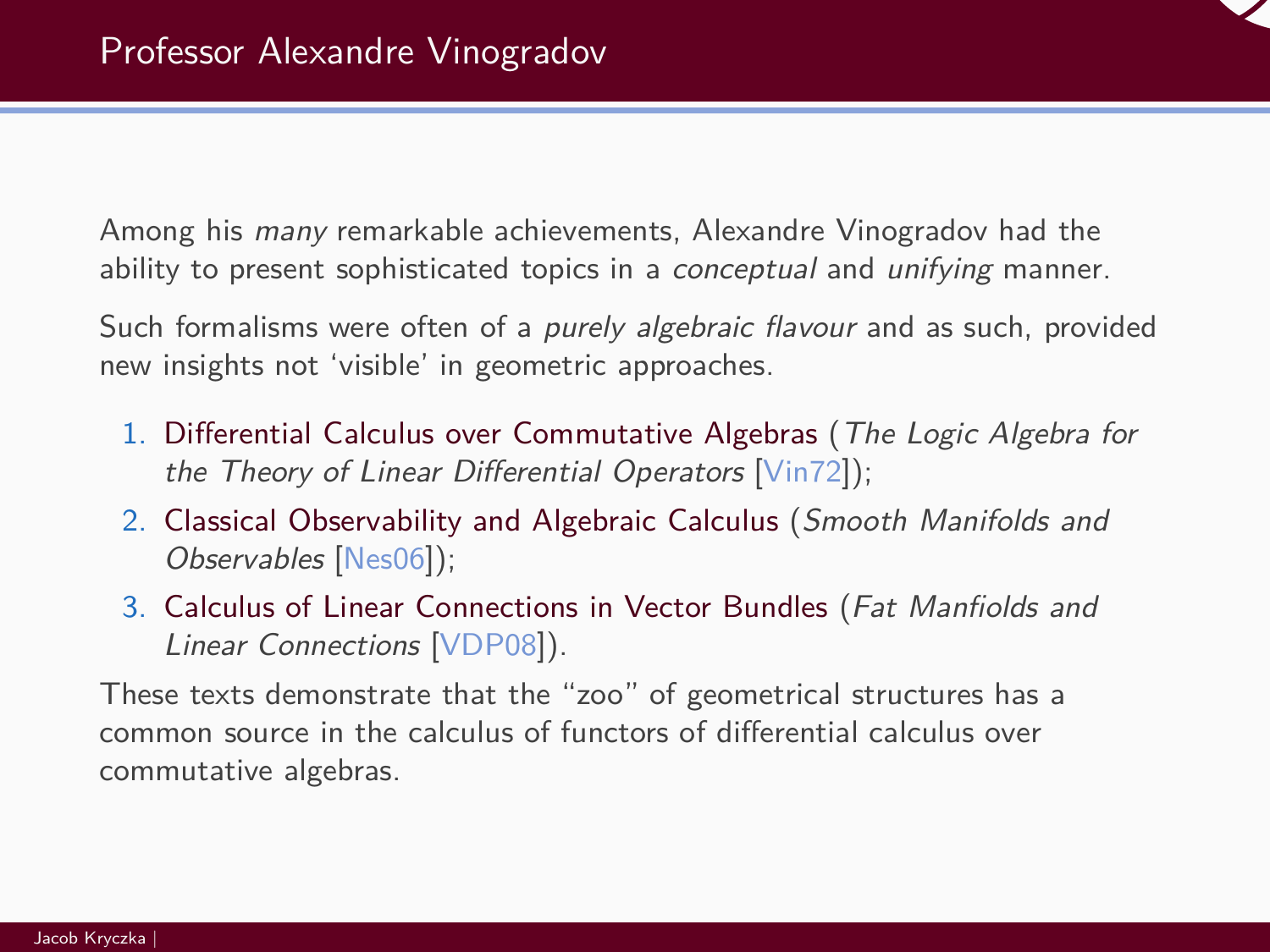

#### Goal

Summarize a 'new' formalism which unifies and elaborates various concepts in differential (super) geometry using only functors of calculus and special classes of algebras.

This topic of study (initiated by Alexandre Vinogradov and elaborated in my PhD thesis [\[Kry21\]](#page-42-2)) provides a conceptual environment for discussing:

- 1. Lie Algebroids (and their cohomologies)
- 2. Linear connections
- 3. Differential calculus that preserves inner structures
- 4. Operators 'along' maps
- 5. Natural interesting generalizations of well-known objects i.e. Atiyah sequence (class)
- 6. Algebraic Hamiltonian Formalism

Special attention will be given to presenting examples and mentioning overlaps with other talks.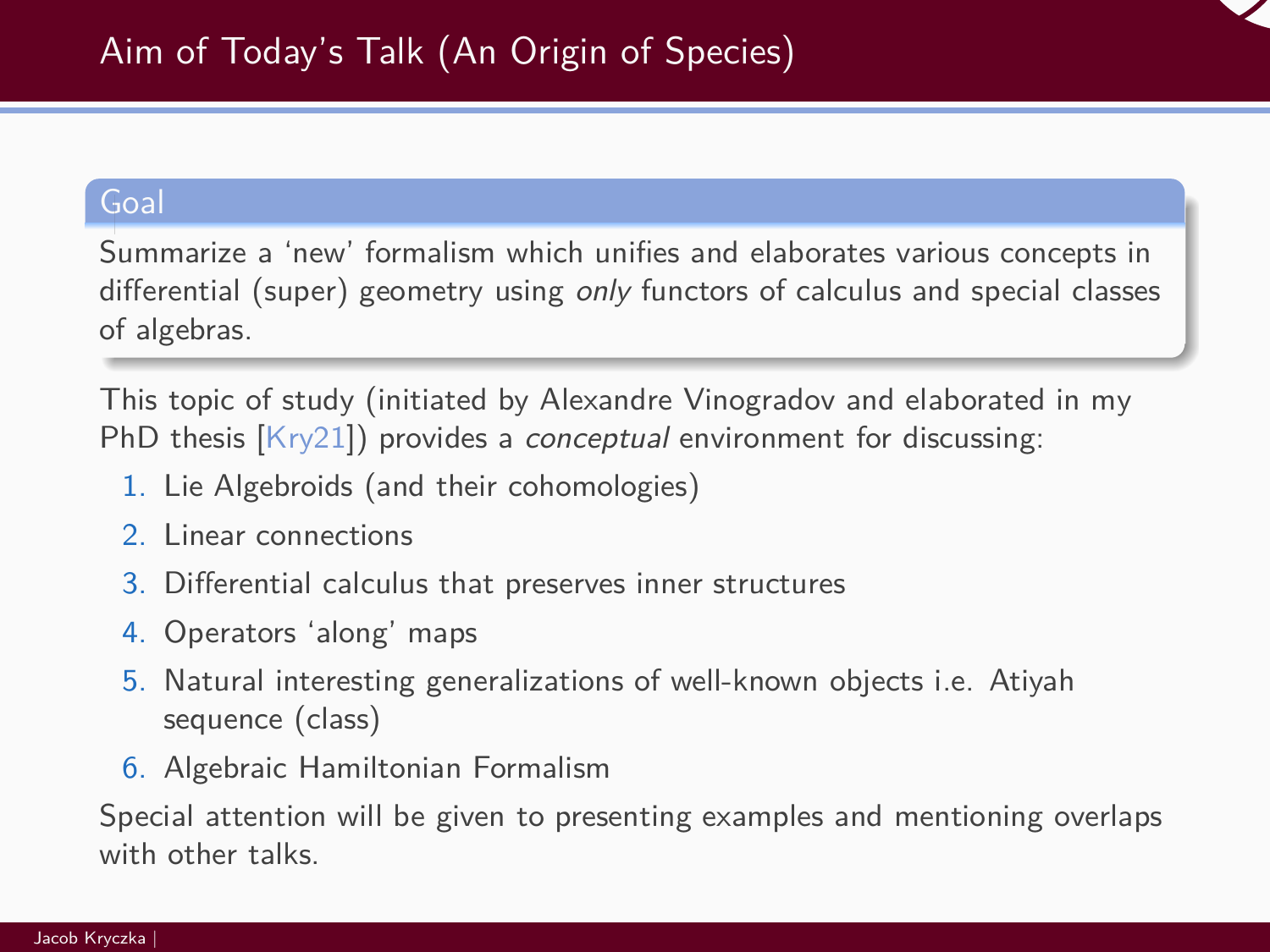

# <span id="page-4-0"></span>[Preliminary Remarks](#page-4-0)

Jacob Kryczka |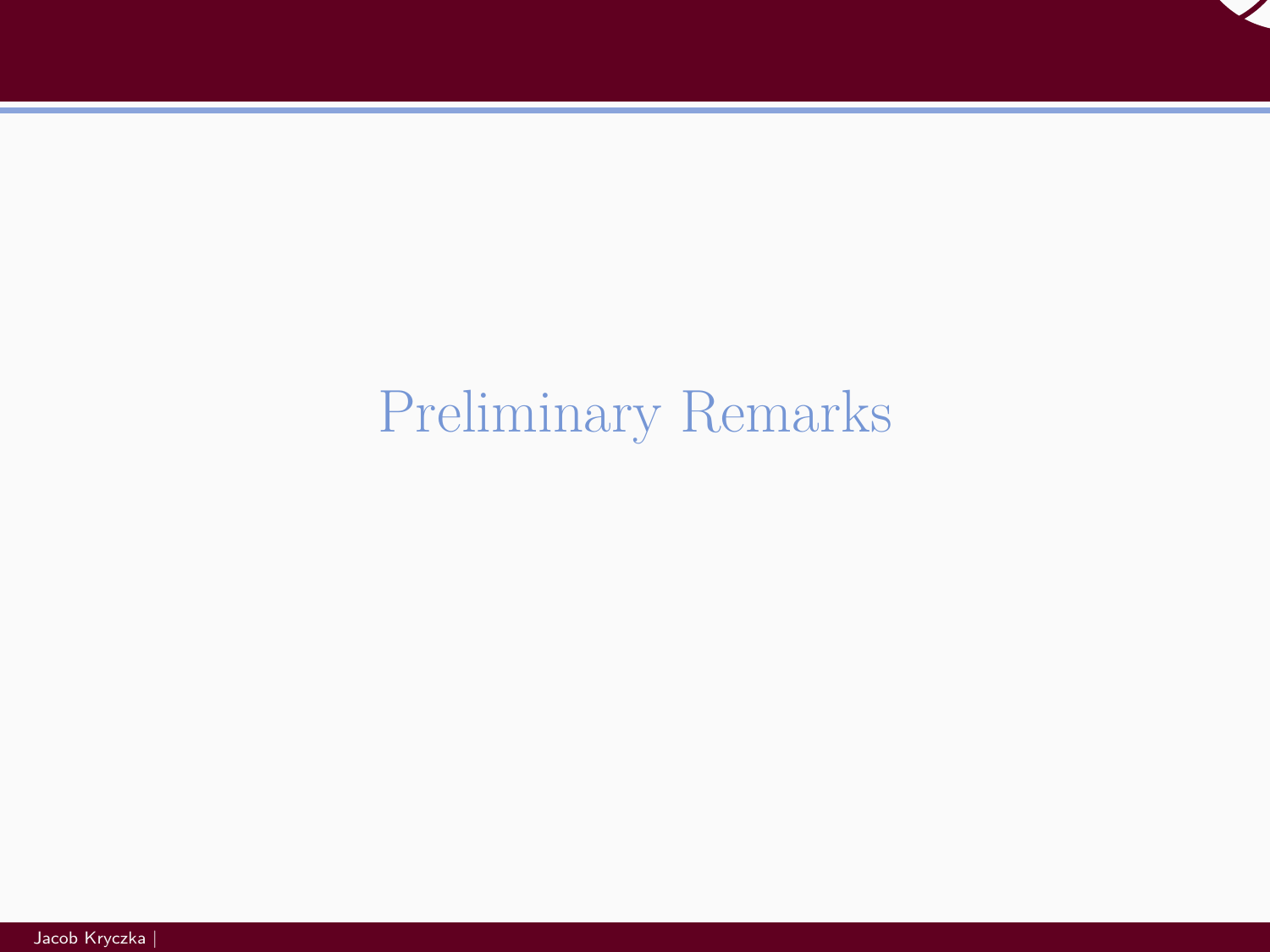

There is a well-known parallel between geometry and algebra (dating back to Serre, Swan, Grothendieck and many others)

| <b>Geometry</b>                  | <b>Algebra</b>               |  |
|----------------------------------|------------------------------|--|
| Smooth manifolds M               | Commutative algebras A       |  |
| Vector bundles $E \rightarrow M$ | Geometric A-modues P         |  |
| Lie Algebroids over M            | Lie-Rinehart Algebras over A |  |
| Linear Connections in $E$        | Der-Operators in P           |  |

Alexandre Vinogradov's seminal paper [\[Vin72\]](#page-43-0) posited a categorical syntax for the so-called functors of differential calculus

```
F_k \in \text{Fun}^{\text{Diff}}(\text{Mod}_\mathbf{C}(\mathcal{A}), \text{Mod}_\mathbf{C}(\mathcal{A}))(k \in \mathbb{N} \text{ is the order})
```
which 'generate' the known differential calculus of vector bundles.

#### Assertion

Differential calculus over manifolds  $M$  is a particular aspect of differential calculus over arbitrary commutative algebras A*.*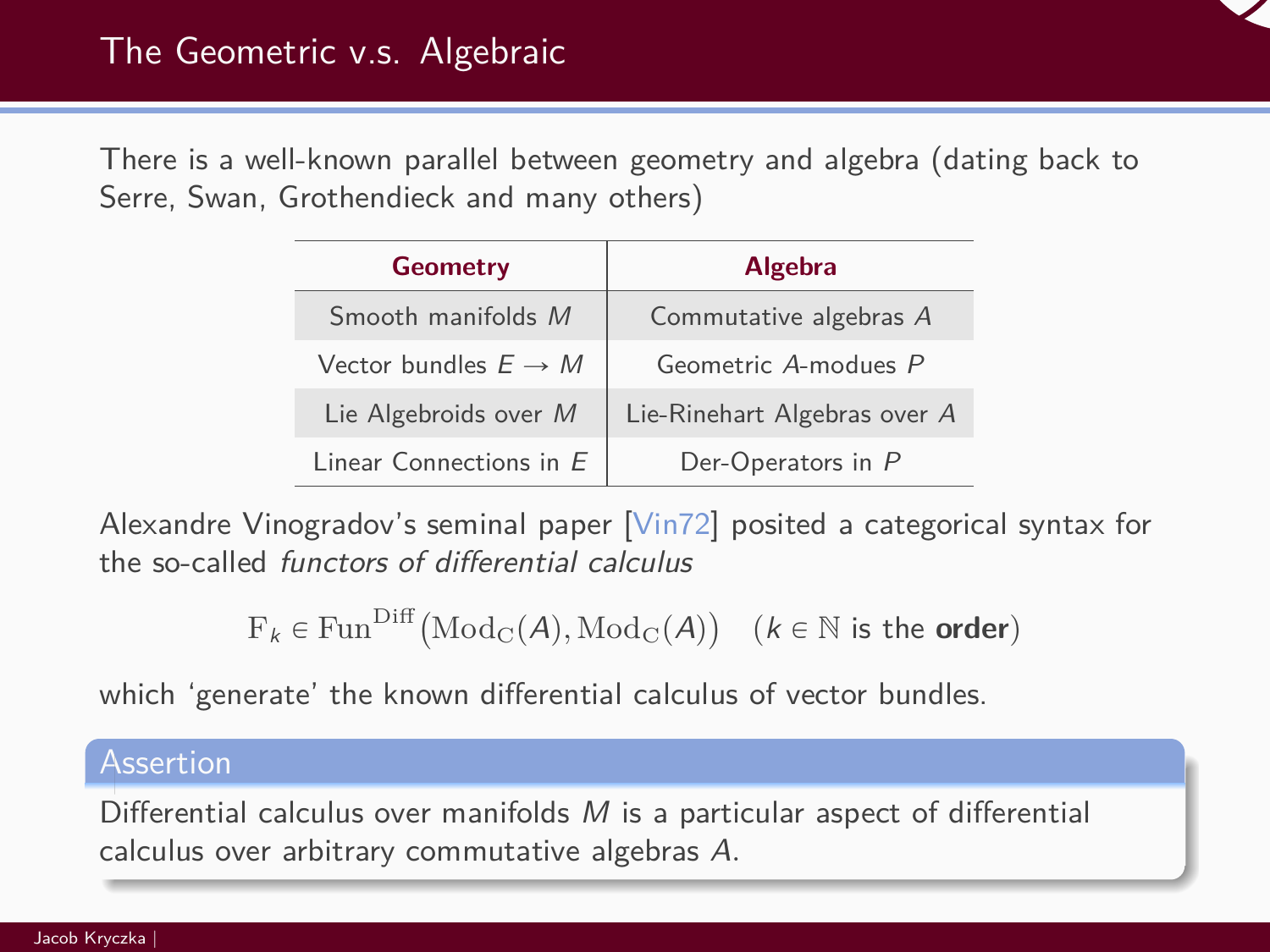In the algebraic setting, a linear connection is described in temrs of Der-operators i.e algebraic versions of derivations in vector bundles:

$$
\underbrace{\nabla : \Gamma(E) \rightarrow \Gamma(E)}_{\mathbb{R}-{\rm linear}} \quad \text{satisfying} \quad \Delta(\textit{fe}) = \sigma_{\Delta}(\textit{f})\textit{e} + \textit{f}\,\Delta(\textit{e}),
$$

for all  $f \in C^\infty(M)$ ,  $e \in \Gamma(E)$  and a unique vector field  $\sigma_\Delta \in D(M)$ .

- ▶ A linear connection is an A-module homomorphism  $\nabla$  :  $D(A) \rightarrow \text{Der}(P)$ .
- § Der-operators with zero symbol are endomorphisms:

 $0 \to \text{End}(E) \to \text{Der}(E) \to \mathcal{T}M \to 0,$  $\mathbf{r}$ Atiyah Sequence of E ˘ *.*

**N.B.** Atiyah's important work [\[Ati57\]](#page-41-0) tells us that sequence splits if and only if  $\mathsf{At}(E) = 0 \in \mathrm{Ext}^1_{\mathcal{C}^\infty(M)}\big(\Gamma(E), \Omega^1(E)\big)$  i.e.  $E$  admits a linear connection.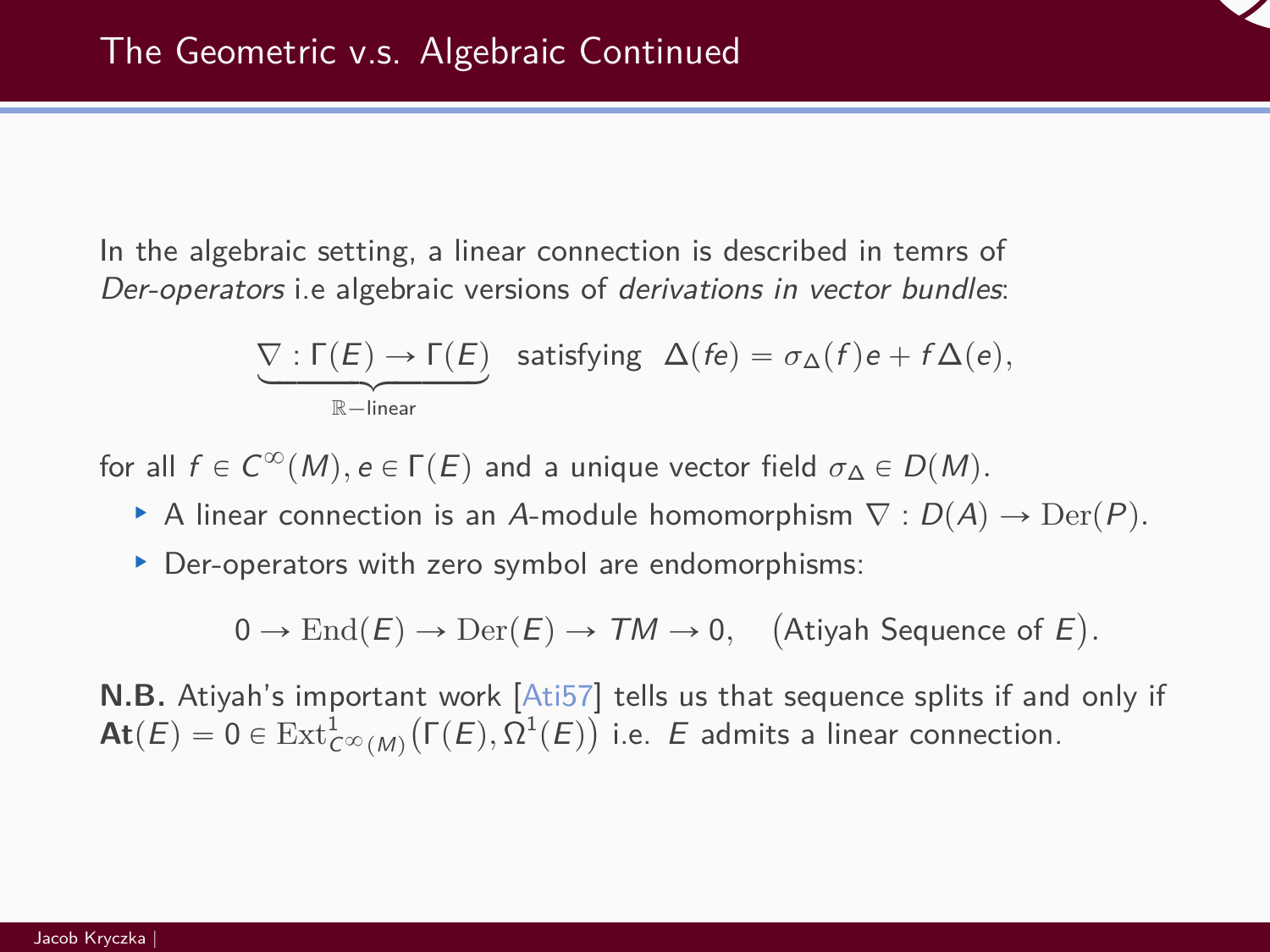

We also want to study vector bundles supplied with inner structures and a preserving-it linear connection. Set  $\mathcal{T}(P) := \bigoplus_{\rho,q} P^p_q$  with  $P^p_q := P^{\otimes_A p} \otimes_A (P^*)^{\otimes_A q}$ 

#### **Definition**

An **inner structure** in P is an element  $\Xi \in \mathcal{T}(P)$ . It is of **type**  $(p, q)$  if  $\Xi \in P^\rho_q \subset \mathcal{T}(P)$  represents the equivalence class under the natural  $\operatorname{GL}\nolimits$ -action.

A Q-valued inner structure of P is an element of  $\mathcal{T}(P) \otimes_A Q$ , where  $Q \in Mod(A)$  and is of type  $(p,q) \times (r,s)$  as a class in

$$
P_q^p \otimes Q_s^r = P^{\otimes_{AP}} \otimes_A (P^*)^{\otimes_{A} q} \otimes_A Q^{\otimes_{A} r} \otimes_A (Q^*)^{\otimes_{A} s}.
$$

- ▶ (Bilinear forms):  $b$ :  $P \times P \rightarrow A \in \text{Bil}(P)$  are inner structures of type  $(0, 2)$  i.e. elements of  $P_2^0$  via  $\text{Bil}(P) \cong (P \otimes_A P)^*$ ;
- **▶ (Vector-valued forms)**:  $g$  :  $P \times P \rightarrow Q \in \text{Bil}(P; Q)$  are inner structures of type  $(0, 2) \times (1, 0)$  i.e. an isomorphism  $\text{Bil}(P; Q) \cong (P \otimes_A P)^* \otimes_A Q$ .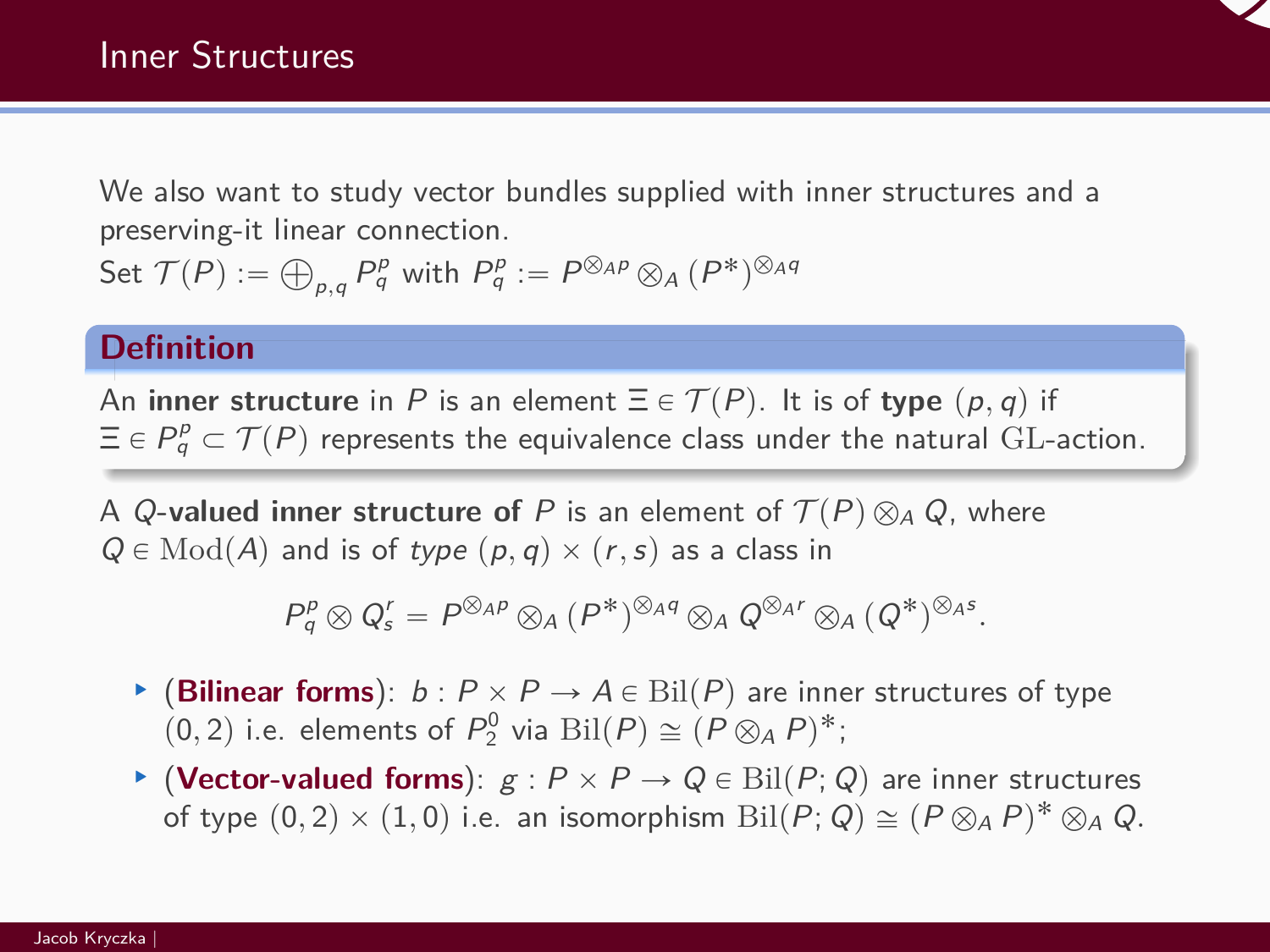Fix an A-module P, a linear connection ∇ and an inner structure Ξ*.*

# **Definition**

 $\nabla$  is said to **preserve the inner structure**  $\Xi \in \mathcal{T}(P)$  if  $d_{\nabla} \tau(\Xi) = 0$ , i.e.  $\nabla_X^{\mathcal{T}}(\Xi) = 0$  for all  $X \in D(A)$ .

 $\nabla^{\mathcal{T}}$  is the linear connection induced in  $\mathcal{T}(P)$ .

# **Definition**

An inner structure  $\Xi \in \mathcal{T}(P)$  that admits a preserving-it linear connection  $\nabla$  is called a **gauge structure**.

#### **Example: Gauge Bilinear Forms**

A bilinear form  $b \in P_2^0$  is a gauge structure if  $\nabla^{\rm Bil}_X(b) = 0,$  for each  $X \in D(M)$ i.e.

$$
X(b(p_1, p_2)) = b(\nabla_X(p_1), p_2) + b(p_1, \nabla_X(p_2)), p_1, p_2 \in P.
$$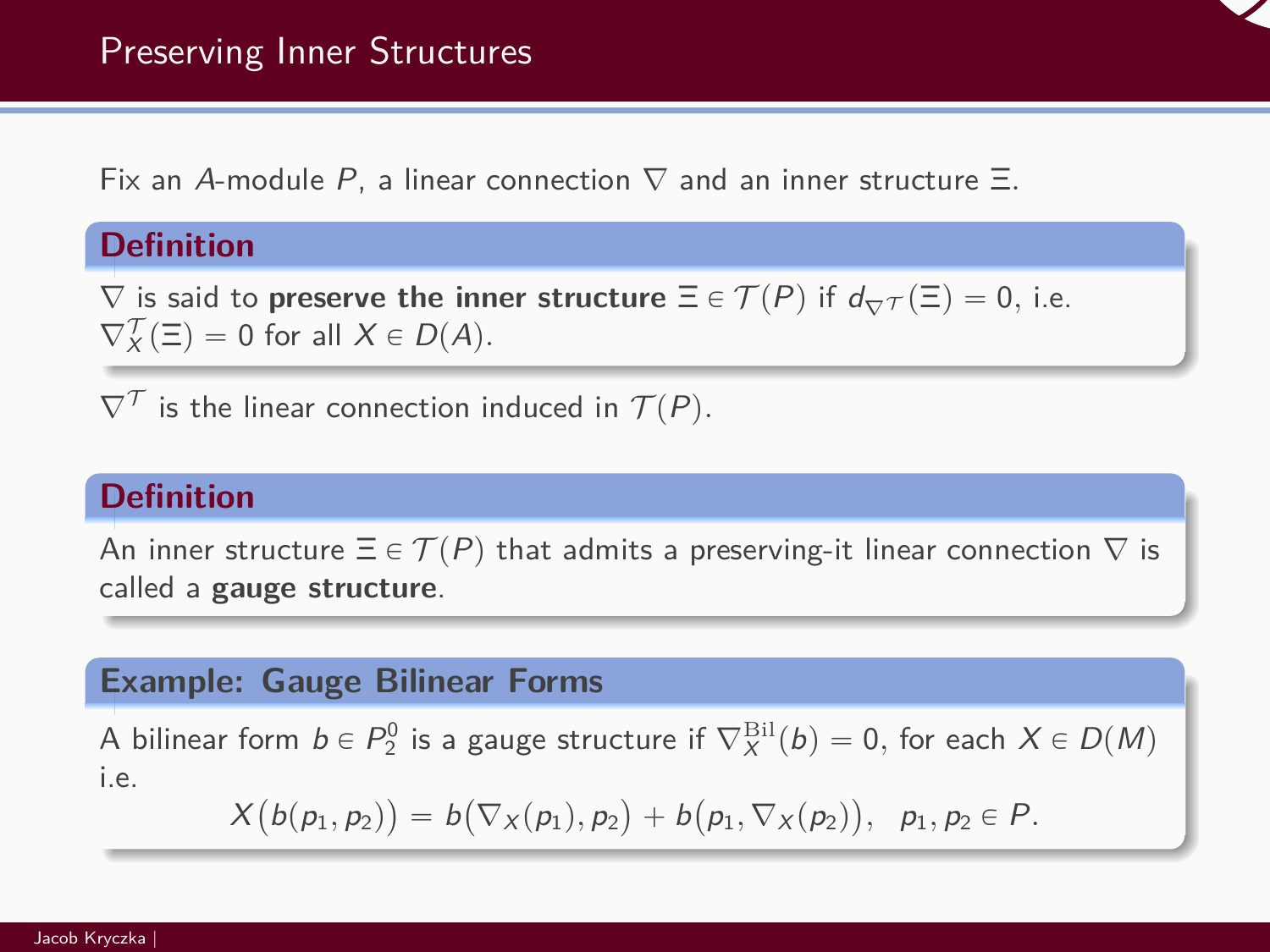Let P, Q be two A-modules with linear connections  $\nabla$ ,  $\Delta$ , respectively.

# **Definition**

Let  $g \in \text{Bil}(P,Q)$ . The pair  $(\nabla, \Delta)$  are said to **preserve** g, if  $\Delta_X\bigl(g(p_1,p_2)\bigr)-g\bigl(\nabla_X(p_1),p_2\bigr)-g\bigl(p_1,\nabla_X(p_2)\bigr)=0,$  for every  $X\in D(A).$ 

In the above terminology,  $g$  is called a vector-valued gauge bilinear form.

| <b>Geometry</b>                                  | <b>Algebra</b>               |
|--------------------------------------------------|------------------------------|
| Smooth manifolds M                               | Commutative algebras A       |
| Vector bundles $E \rightarrow M$                 | Geometric A-modues P         |
| Lie Algebroids over M                            | Lie-Rinehart Algebras over A |
| Linear Connections in E                          | Der-Operators in P           |
| (Differential Calculus of) Gauge structures in E |                              |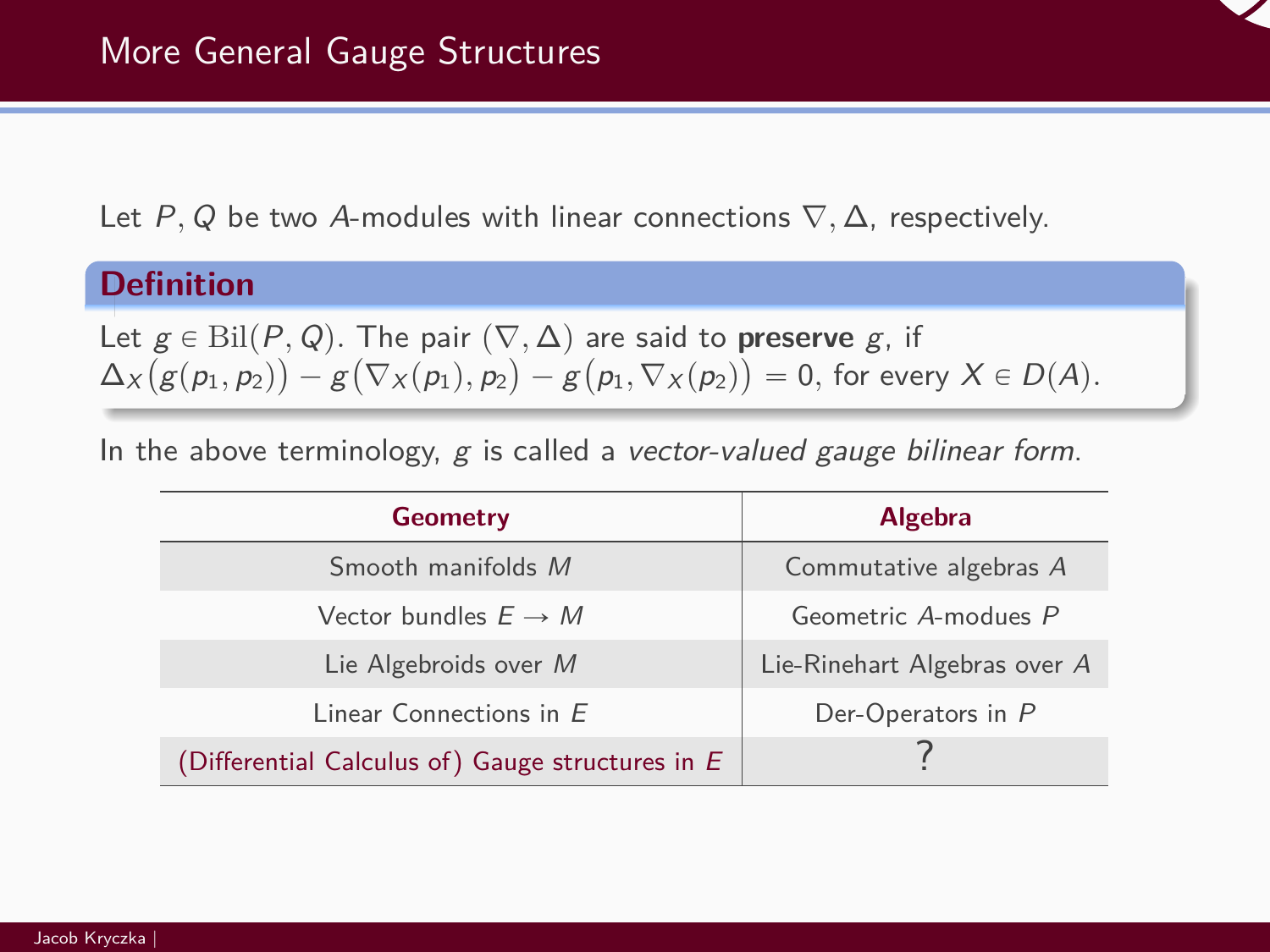

To get algebraic calculus in  $\pi : E \to M$  we required:

- The algebra of observables  $A = C^{\infty}(M)$
- **E** Its category of modules  $P = \Gamma(\pi) \in Mod(A)$ ,
- Exercise respectively of modules  $F_k \in \text{Fun}^{\text{Diff}}(\text{Mod}(A), \text{Mod}(A))$  $\ddot{\phantom{a}}$ *.*

### Question

Is there a *more conceptual* object encoding this data (and more) whose functors of differential calculus are geometrically meaningful?

Combine by introducing a new 'species' of **graded** mathematical creatures:

| Diole algebra |  |  |  |
|---------------|--|--|--|

 $\mathfrak{I} := A \oplus P \oplus Q.$ Triole algebra

Functors  $F_k$  generalize to functors of graded differential calculus  $F_k(-)g$  and described over dioles  $A \oplus P$ , contain known structures encoded in  $F_k(A, A), F_k(A, P)$  but also new features.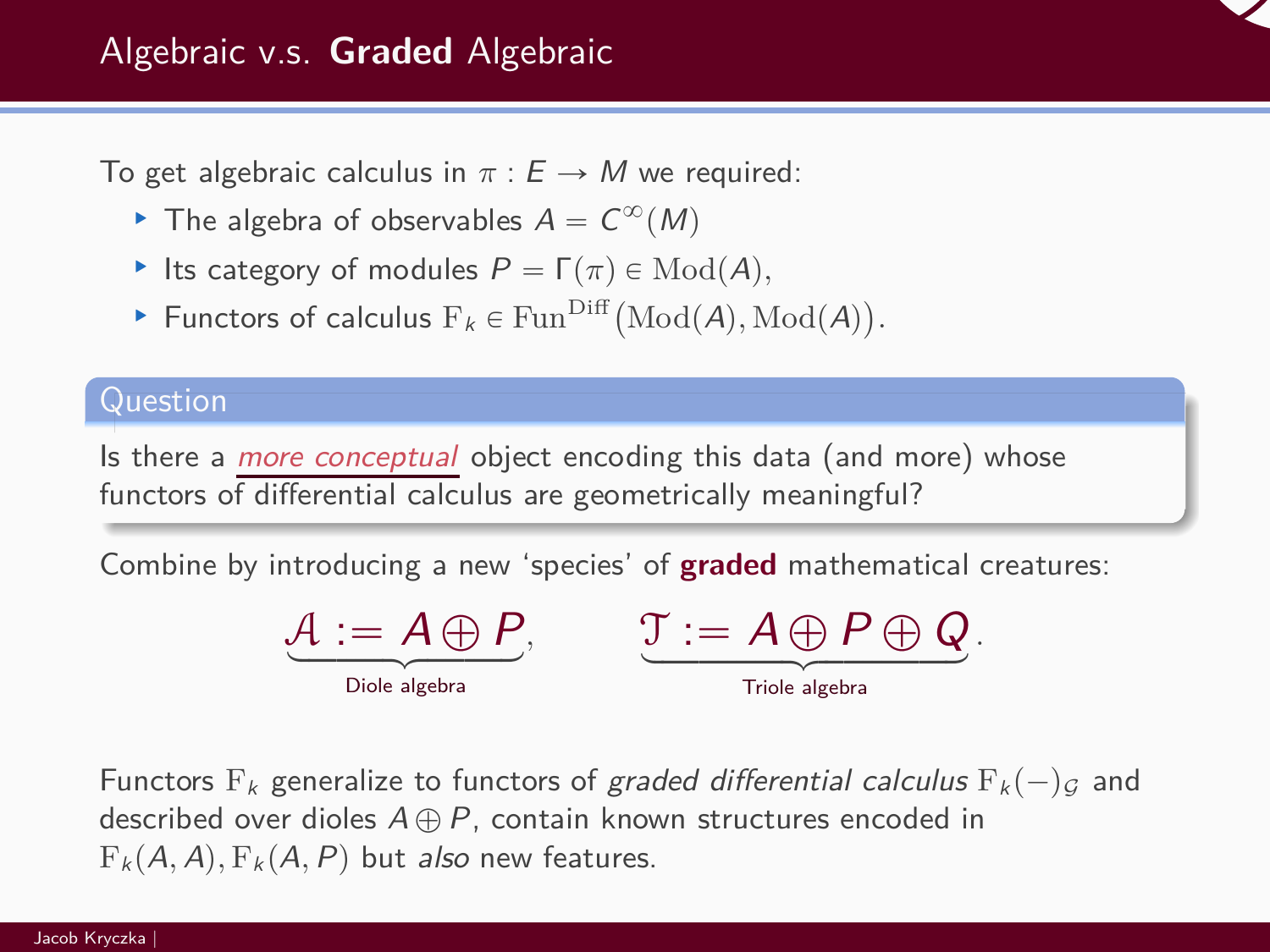

Diole and triole algebras are only a small part of an entire ecosystem:

 $\ldots \to N - \text{oles}_{\text{C}}(A) \to (N - 1) - \text{oles}_{\text{C}}(A) \to \ldots \to \text{Trioles}_{\text{C}}(A) \to \text{Dioles}_{\text{C}}(A) \to \text{CAlg}_{\text{C}}.$ 

In fact,  $\text{Trioles}_{C}(A)$  yields a setting for differential calculus over modules supplied with inner structures which *automatically preserves* these structures i.e.

| <b>Geometry</b>                                    | <b>Graded Algebra</b>   |
|----------------------------------------------------|-------------------------|
| (Differential Calculus of) Gauge structures in $E$ | <b>Triolic Calculus</b> |

**Remark.** Specifically,  $Trioles<sub>C</sub>(A)$  corresponds to a simple class of gauge structures, the vector-valued gauge bilinear forms.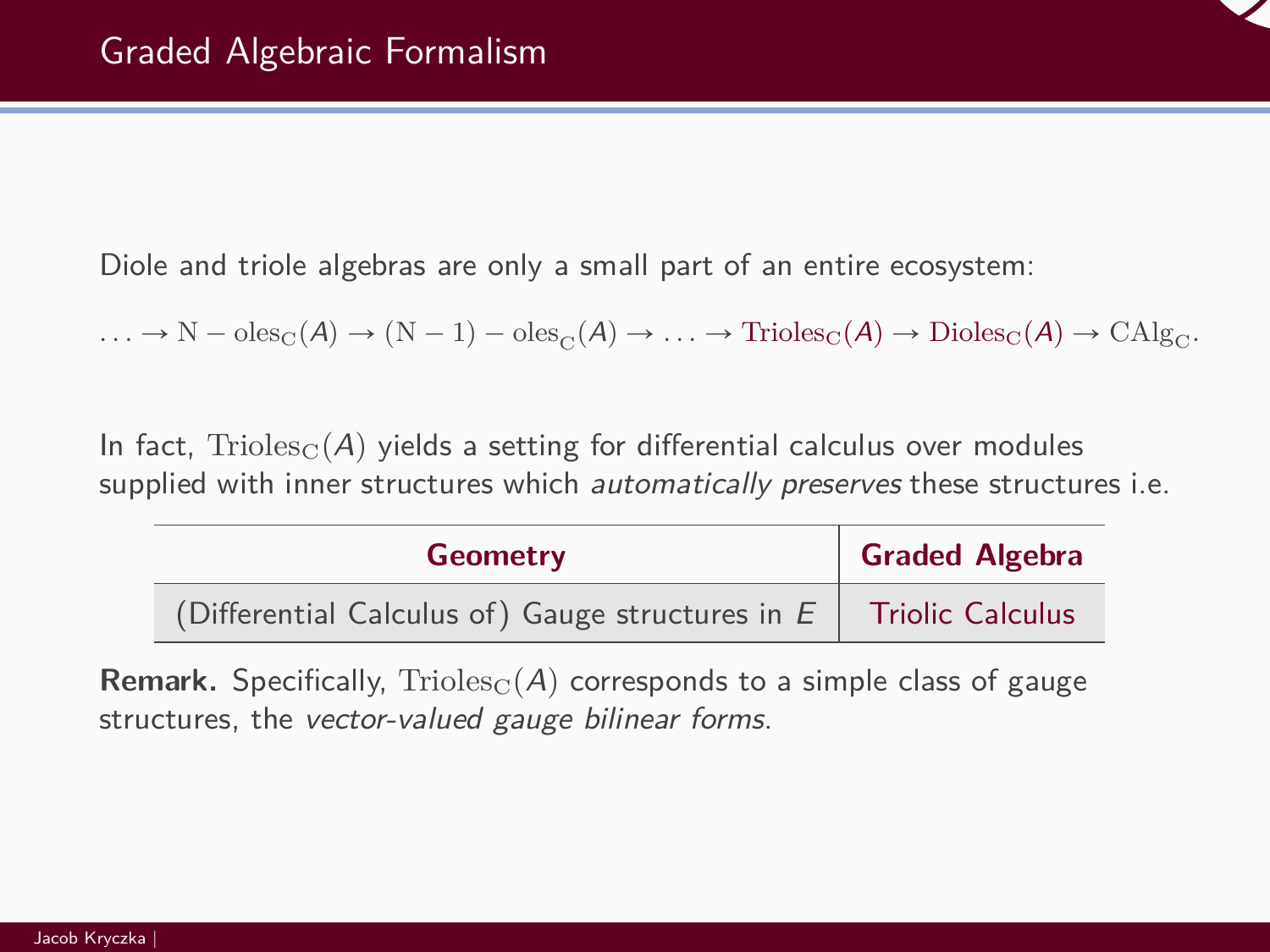

# <span id="page-12-0"></span>[Differential Calculus over Graded](#page-12-0) [Commutative Algebras](#page-12-0)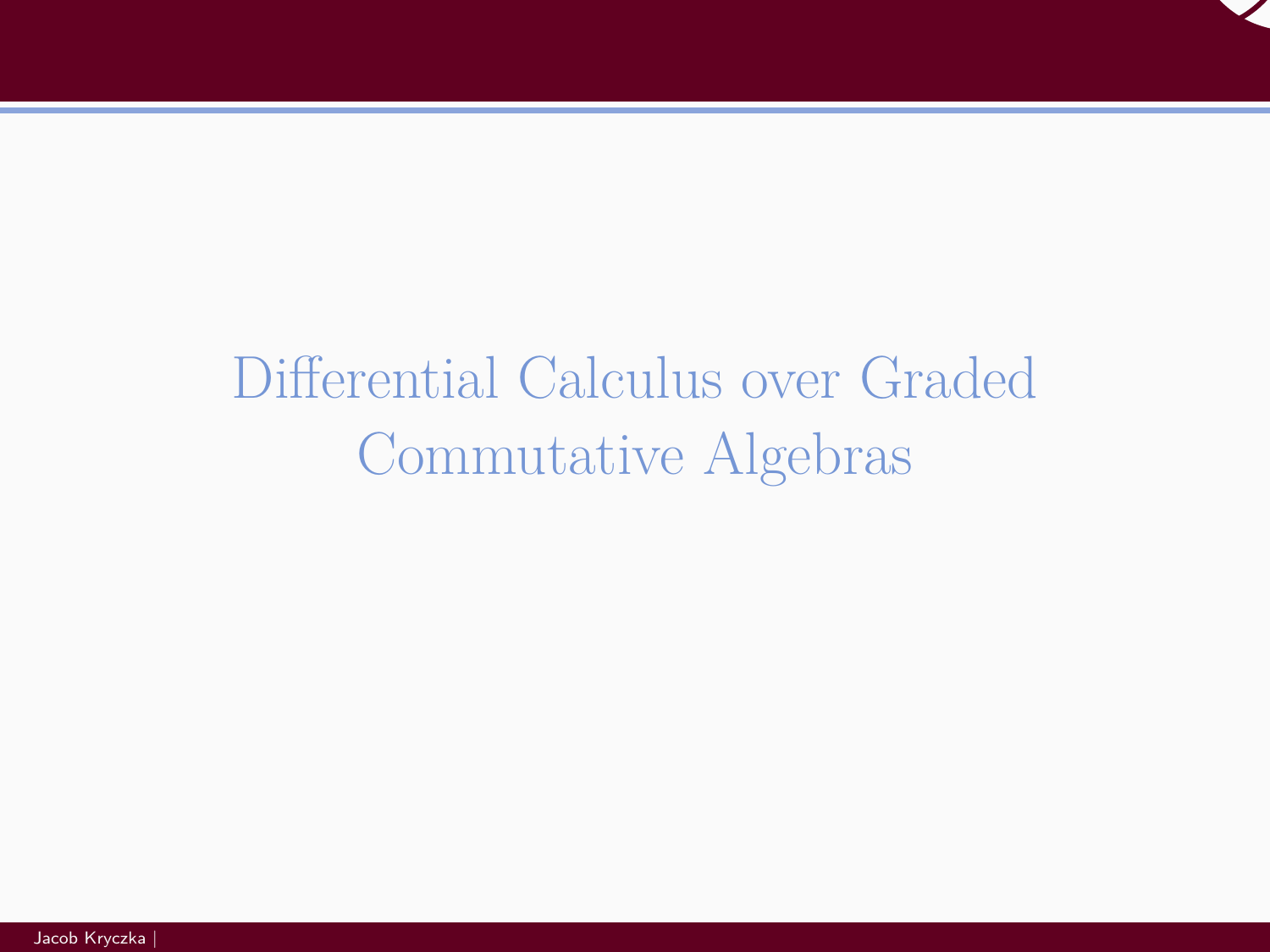Let  $(C, \otimes)$  be a suitable symmetric monoidal category and let  $CAlg_C$  the commutative monoids.

If  $A = (A, \mu, \eta) \in \mathrm{CAlg}_{\mathrm{C}}$  with unit  $\bm{1}$ , we consider  $\mathrm{Mod}_{\mathrm{C}}(A)$  and the functor It  $A = (A, \mu, \eta) \in \text{CAlg}_C$  with unit **1**<br>category  $\text{Fun}(\text{Mod}_C(A), \text{Mod}_C(A)).$ 

# **Definition**

An object  $\mathcal{C}_{\Phi}$  **represents** a functor  $F : \text{Mod}_{\mathcal{C}}(A) \rightarrow \text{Mod}_{\mathcal{C}}(A)$  if there are isomorphisms  $\operatorname{F}(P)\cong \operatorname{Hom}_{\operatorname{Mod}(A)}(\mathcal{C}_F,P)$  for all objects  $P.$ 

**Warning!** It is necessary to restrict to special (differentially closed) sub-categories  $\mathcal{K}_A \subset \text{Mod}_{\mathcal{C}}(A)$ .

This level of generality extends to other situations i.e. when C is braided, a category of **graded objects**, filtered objects, or a homotopical category etc.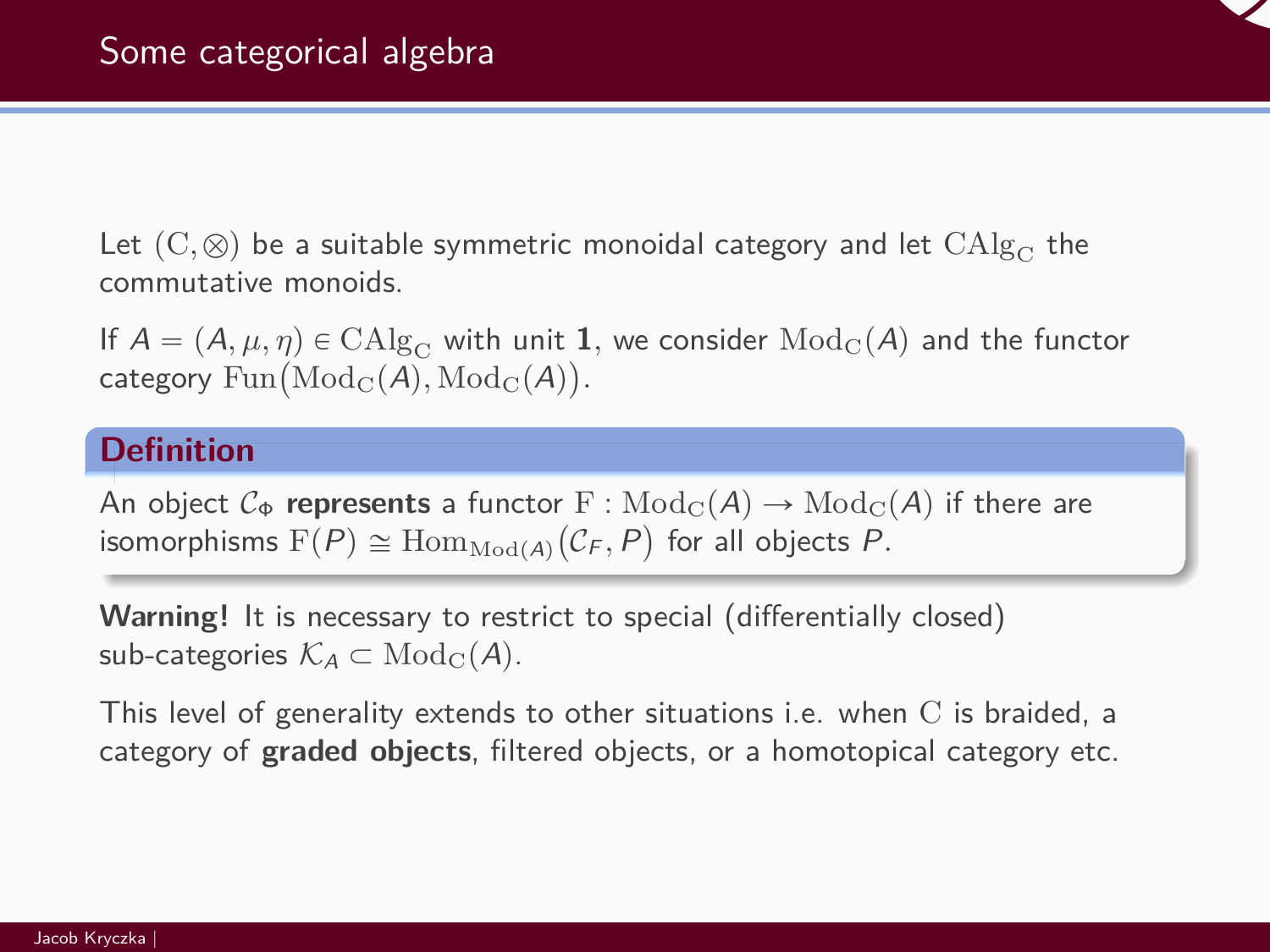

A pair  $G := (G, \mu : G \times G \rightarrow \mathbb{Z}_2)$  with G a commutative abelian semigroup is a **grading group**.

We then consider: ....<br>—

- $\blacktriangleright$  C<sup>G</sup> :=  $_{g\in G}$   $\mathrm C$ : the  $G$ -graded objects in  $\mathrm C;$
- ▶  $\text{CAlg}(\text{C}^{\mathcal{G}}) := \text{CAlg}_{\text{C}}^{\mathcal{G}}$ : the G-graded commutative algebras;
- ▶ For such algebras  $\mathcal A$  the category of  $\mathcal G$ -graded modules  $\mathrm{Mod}^{\mathcal G}_C(\mathcal A).$

By considering differentially closed sub-categories  $\mathcal{K}_\mathcal{A} \subseteq \text{Mod}^\mathcal{G}_C(\mathcal{A}),$  put

 $\text{Fun}^{\text{Diff}}(\text{Mod}^{\mathcal{G}}_{\text{C}}(\mathcal{A}), \text{Mod}^{\mathcal{G}}_{\text{C}}(\mathcal{A}))$ ˘  $:=$  $\{F \text{ restricts to each } \mathcal{K}_A \subset \text{Mod}^{\mathcal{G}}_C(A) \}$ ( *.*

# **Definition**

An object  $F_{\mathcal{G}} \in \text{Fun}^{\text{Diff}}(\text{Mod}^{\mathcal{G}}_C(A), \text{Mod}^{\mathcal{G}}_C(A)$ ˘ is said to be a **functor of** G**-graded differential calculus**.

**N.B.** Defining properties of  $K_A$  ensure G-diffunctors are representable and closed under composition.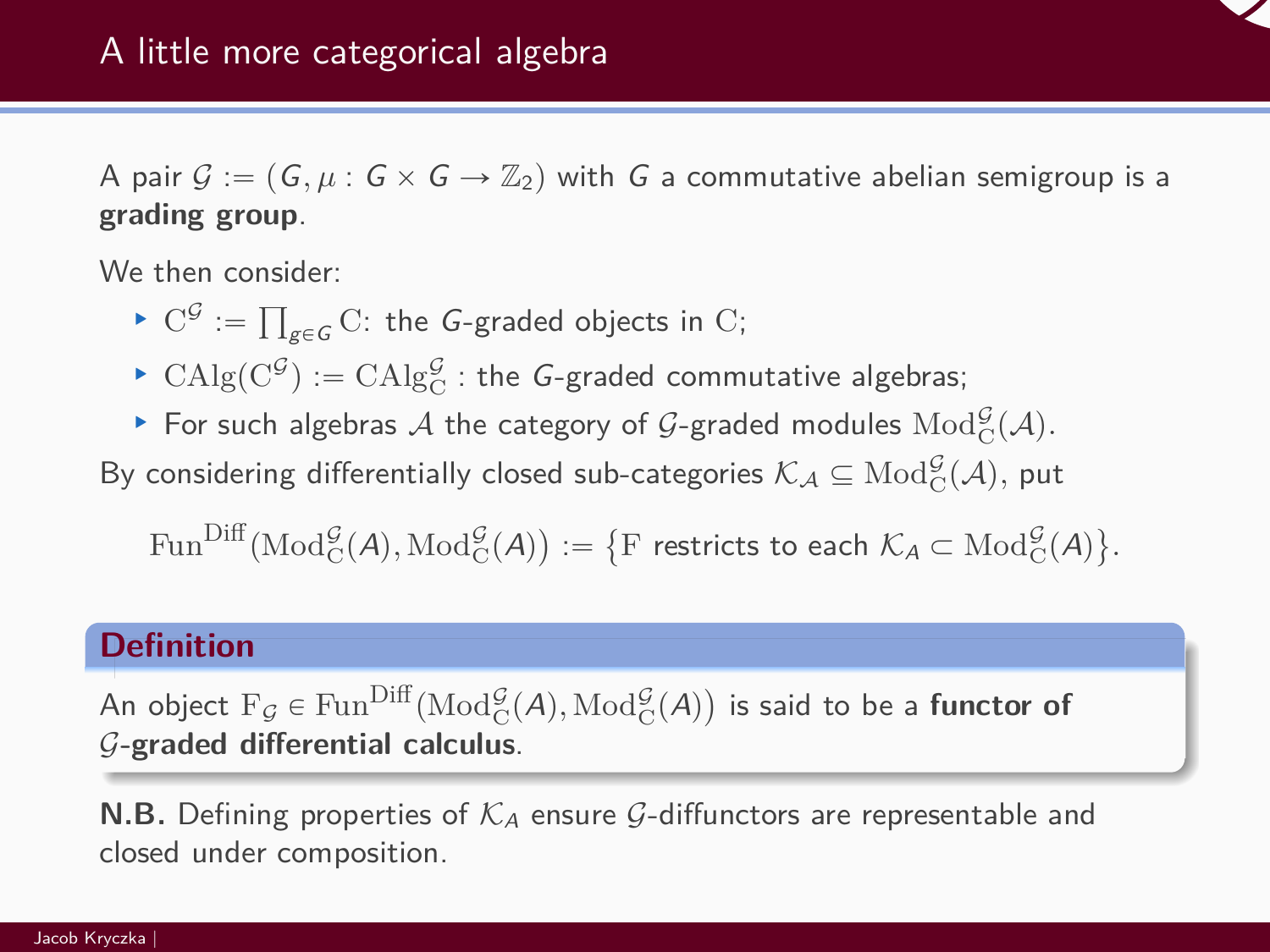Consider  $\text{Hom}_{\mathcal{R}}^{\mathcal{G}}(\mathcal{P}, \mathcal{Q}) :=$  $\bigoplus_{\mathsf{g}}\operatorname{Hom}^{\mathsf{g}}_{\mathcal{R}}(\mathcal{P},\mathcal{Q})$  with

$$
\mathrm{Hom}^{\mathsf{g}}_{\mathcal{R}}(\mathcal{P},\mathcal{Q})=\{\varphi:\mathcal{P}\rightarrow\mathcal{Q}|\varphi(\mathcal{P}_h)\subseteq\mathcal{Q}_{h+{\sf g}},h\in\mathsf{G}\}.
$$

For homogeneous  $a \in \mathcal{A}$  and  $\varphi \in \text{Hom}_{\mathcal{R}}(\mathcal{P}, \mathcal{Q})$ ,

$$
\delta_a \varphi := [a, \varphi] = a^{\lt} \varphi - a^{\gt} \varphi. \tag{1}
$$

#### **Definition**

 $\Delta$  ∈ Hom<sub>*R*</sub> ( $\mathcal{P}, \mathcal{Q}$ ) is an (algebraic) **graded differential operator** of order  $\leq k$ and degree  $g$  if  $\delta_{a_0,...,a_k}(\Delta) = 0$  and  $\Delta \in \text{Hom}^g(\mathcal{P}, \mathcal{Q})$ .

Denoted  $\text{Diff}_k(P,Q)_{g}$  with  $\text{Diff}(P,Q)_{G} :=$ Ť  $(\mathcal{P}, \mathcal{Q})_{g}$  with  $\mathrm{Diff}(\mathcal{P}, \mathcal{Q})_{\mathcal{G}} := \bigcup_{k \geqslant 0} \mathrm{Diff}_{k}(\mathcal{P}, \mathcal{Q})_{\mathcal{G}},$  and  $\text{Diff}_k(P, \mathcal{Q})_{\mathcal{G}} = \bigoplus_{g} \text{Diff}_k(P, \mathcal{Q})_{g}.$ 

§ 'Standard' order filtration defines an associated graded algebra of symbols  $\text{Smbl}_*(\mathcal{A})_G$  (setting for the algebraic Hamiltonian formalism [\[VK75\]](#page-43-1)).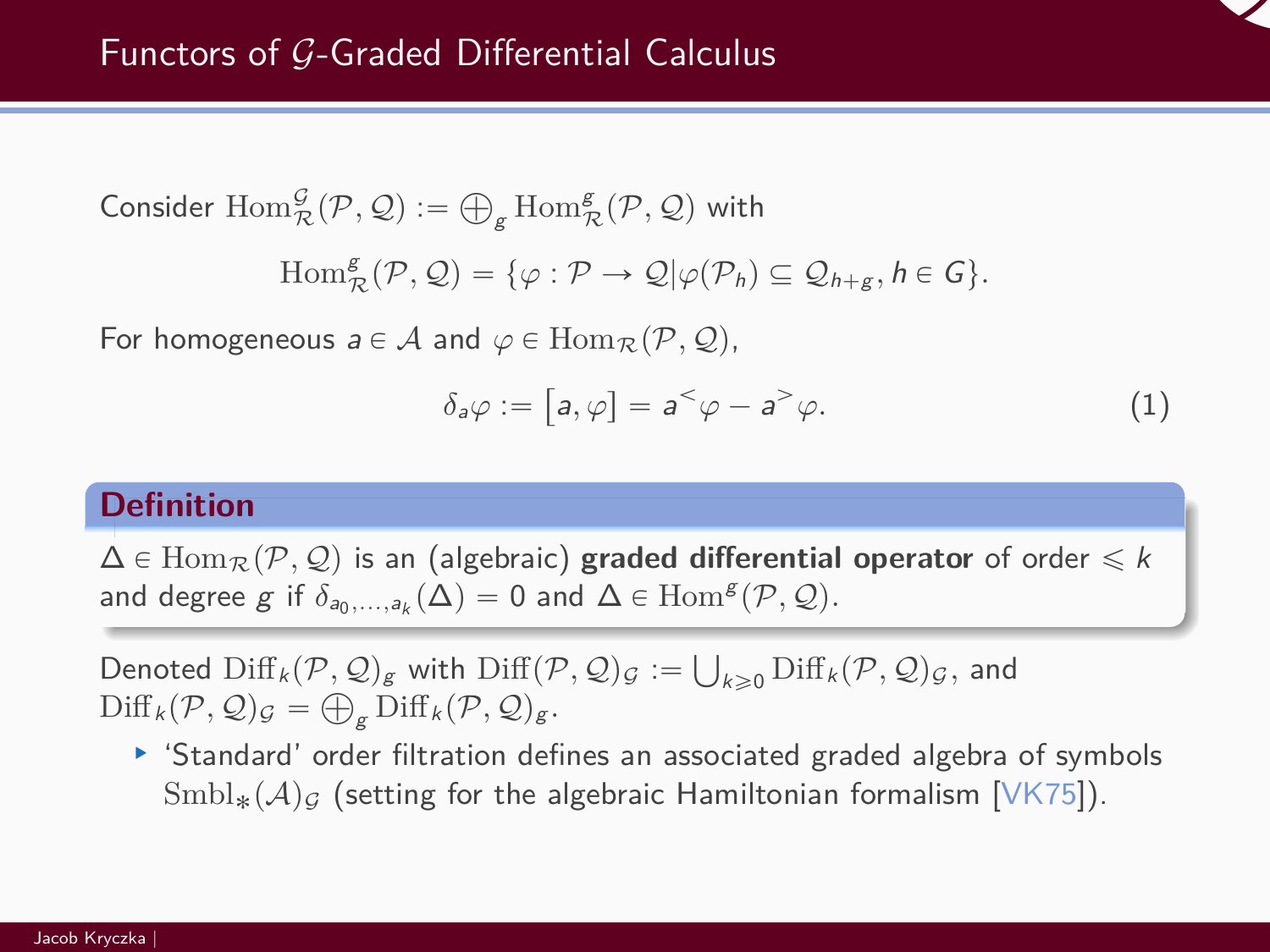

Each functor of  $G$ -graded differential calculus we saw so far is representable in  $\operatorname{Mod}^{\mathcal{G}}_{\mathcal{C}}(\mathcal{A}).$ 

# **Example:**  $D_1(-)_G$

There exists a universal derivation  $d: \mathcal{A} \rightarrow \Omega^1(\mathcal{A})$  (degree zero) such that for There exists a universal derivation  $d : A \to \Omega^*(A)$  (degree zero) surfall  $X \in D(\mathcal{P})$  we have  $h^X \in \text{Hom}(\Omega^1(A), \mathcal{P})$  such that  $X = h^X \circ d$ .

# **Example:**  $\text{Diff}_k(-)$ <sub>G</sub>

There exists a universal *k*'th order differential operator  $j_k^{\mathcal{A}}: \mathcal{A} \rightarrow \mathcal{J}^k(\mathcal{A})$ There exists a universal *k* th order differential operator  $j_k^{\infty}$  :  $\mathcal{A} \to \mathcal{J}^{\infty}(\mathcal{A})$ <br>(degree zero) such that for all Δ ∈ Diff<sub>k</sub>(*P*) we have  $h^{\Delta}$  ∈ Hom $(\mathcal{J}^k(\mathcal{A}), \mathcal{P})$ such that  $\Delta = h^{\Delta} \circ j^{\mathcal{A}}_k$ .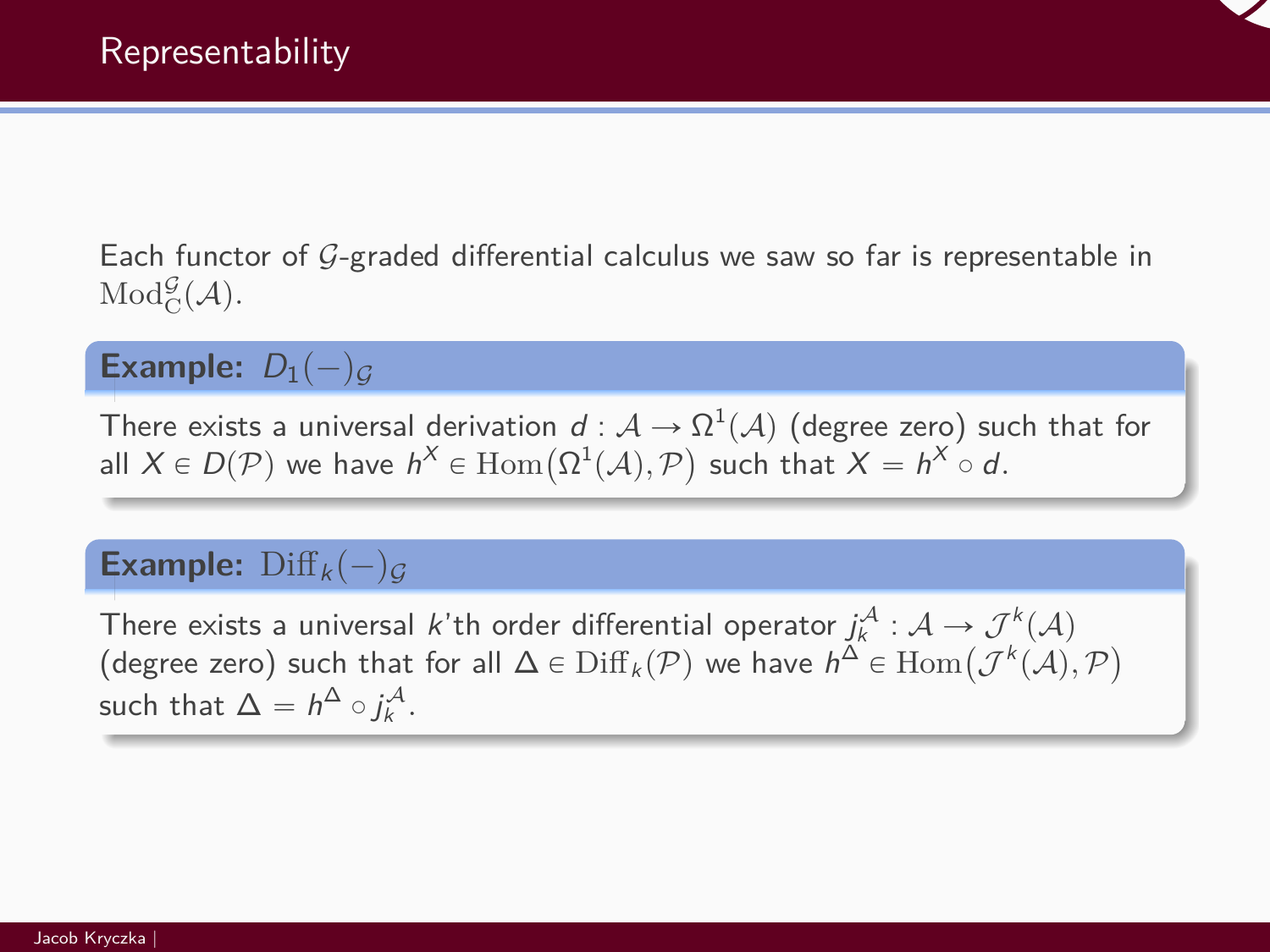

# <span id="page-17-0"></span>[Diolic and Triolic Algebras](#page-17-0)

Jacob Kryczka |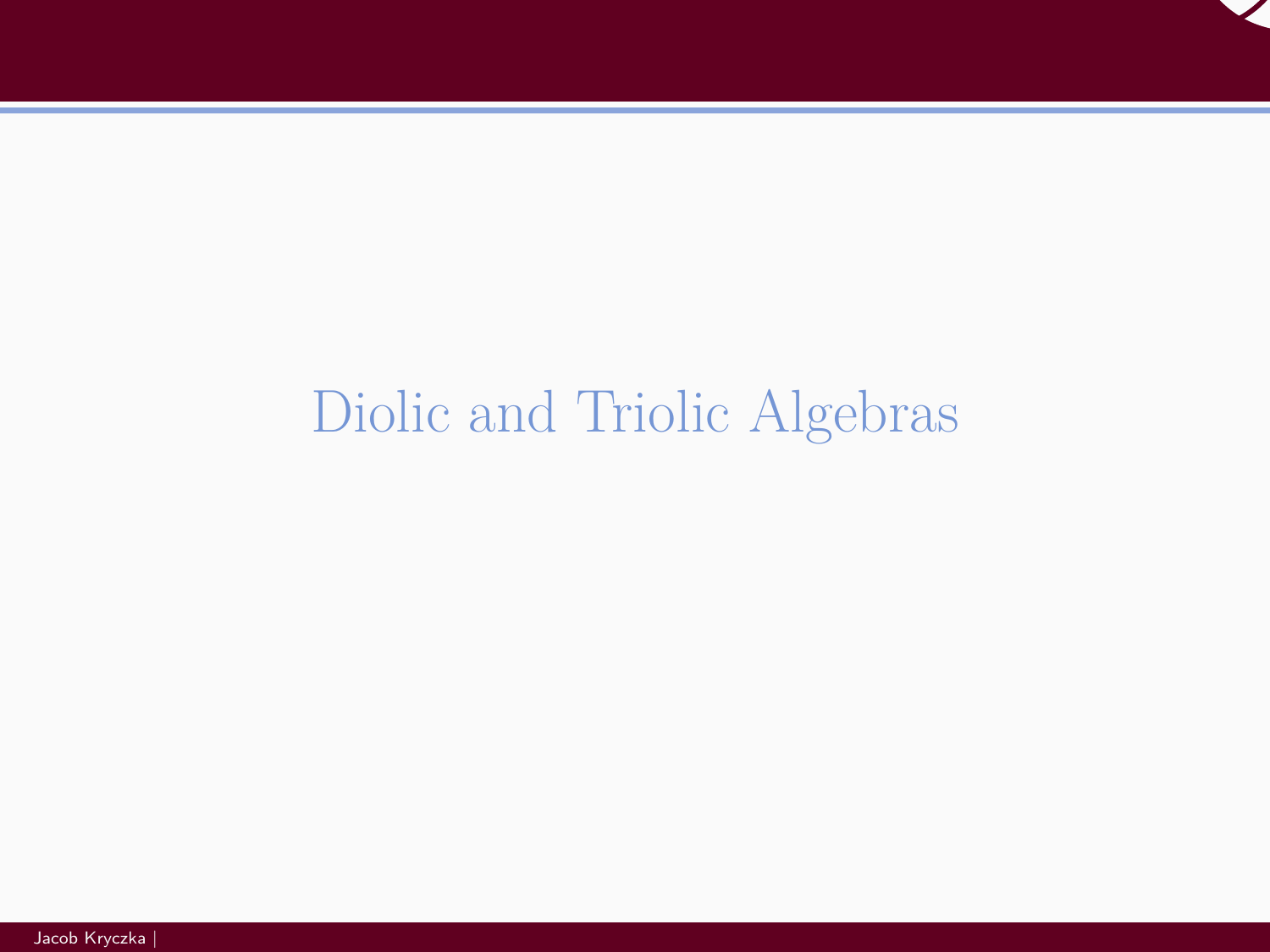# **Definition**

A **diole algebra** is a Z-graded commutative algebra  $A := A_0 \oplus A_1$  with  $A_1 \cdot A_1 := \emptyset$  and  $A_1 \in \text{Mod}_{\mathbb{C}}(\mathcal{A}_0)$ . It is **geometric** if A is smooth and P is a geometric A-module.

The notion of a morphism of dioles is inherited from that of a morphism of graded commutative algebras and the category of diole algebras (over A) is  $Dioles_C(A)$ .

# **Definition**

A **diole module** is a Z-graded A-module  $\mathcal{P} := \mathcal{P}_0 \oplus \mathcal{P}_1$  with  $\mathcal{P}_i \in \text{Mod}_{\mathcal{C}}(\mathcal{A}_0)$  for  $i = 0, 1$ , and  $\beta : A_1 \otimes_{A_0} P_0 \rightarrow P_1$ .

Write  $(\mathcal{P}, \beta) \in \mathrm{Diole}(\mathcal{A})$ .

#### **Example**

If  $E \to M$  is a vector bundle,  $\mathcal{A}_{\pi} := C^{\infty}(M) \oplus \Gamma(\pi)$  is the canonical diole algebra associated to *π.*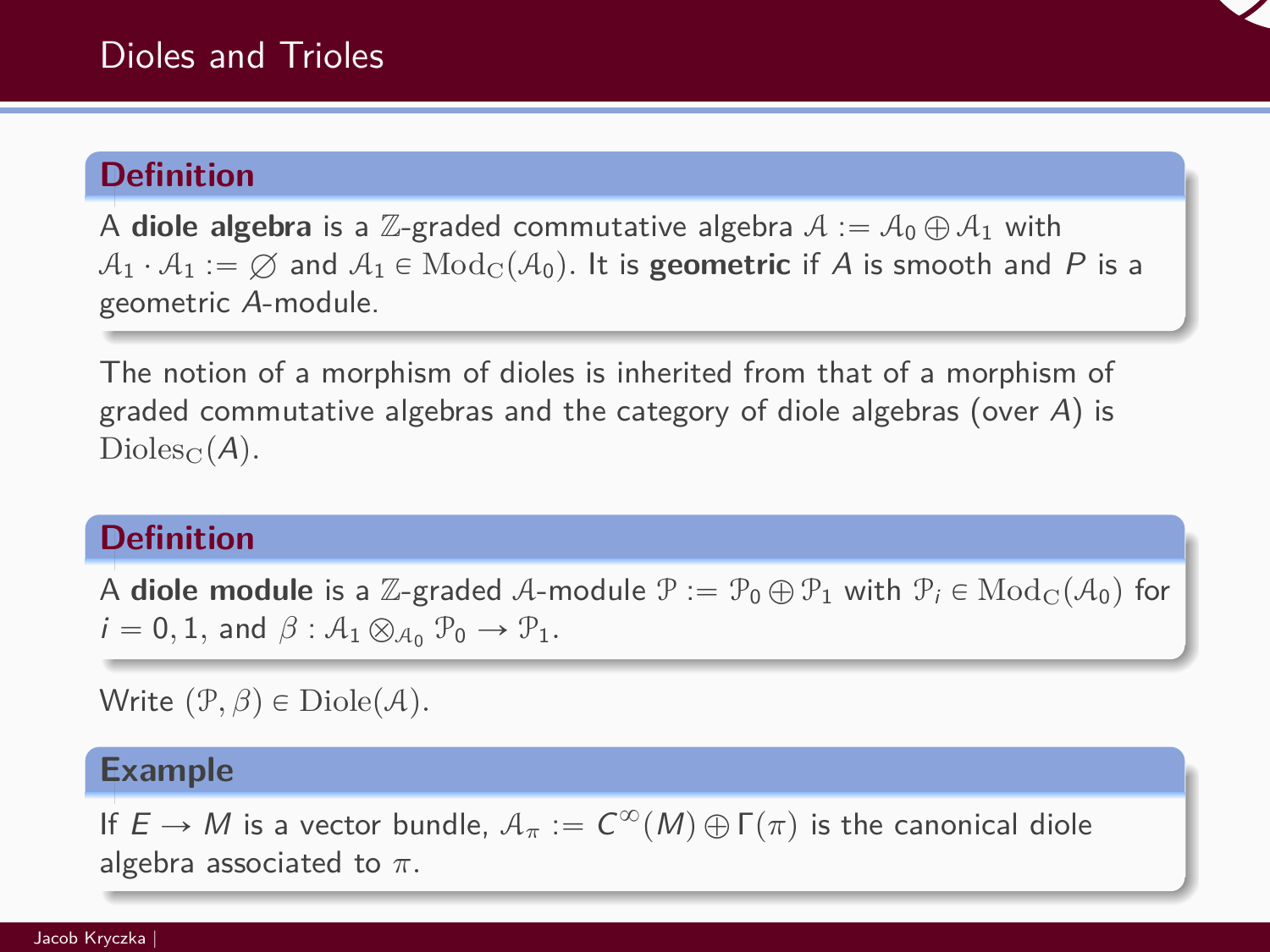

### **Example**

A is trivially a diolic module over itself with  $\mathbf{1}_P$  :  $P \otimes_A A \cong P \rightarrow P$ .

# **Example**

The pair  $\Omega^1(\mathcal{A}):=\Omega^1(\mathcal{A})\oplus\mathcal{J}^1(\mathit{P})$  is a diolic module with  $\beta_{\Omega^1} : P \otimes_A \Omega^1(\mathcal{A}) \rightarrow \mathcal{J}^1(P),$  defined by

$$
\beta_{\Omega^1}: P\otimes_A\Omega^1(A)\to \mathcal{J}^1(P),\ \ \beta_{\Omega^1}(p\otimes_A da):=j_1^P(ap)-aj_1^P(p).
$$

#### **Example**

Suppose  $P$  is projective. Then the pair  $\Omega^1(A)\oplus\Omega^1(P)$  is a diolic module with  $\beta_{\wedge} : P \otimes_A \Omega^1(A) \to \Omega^1(P).$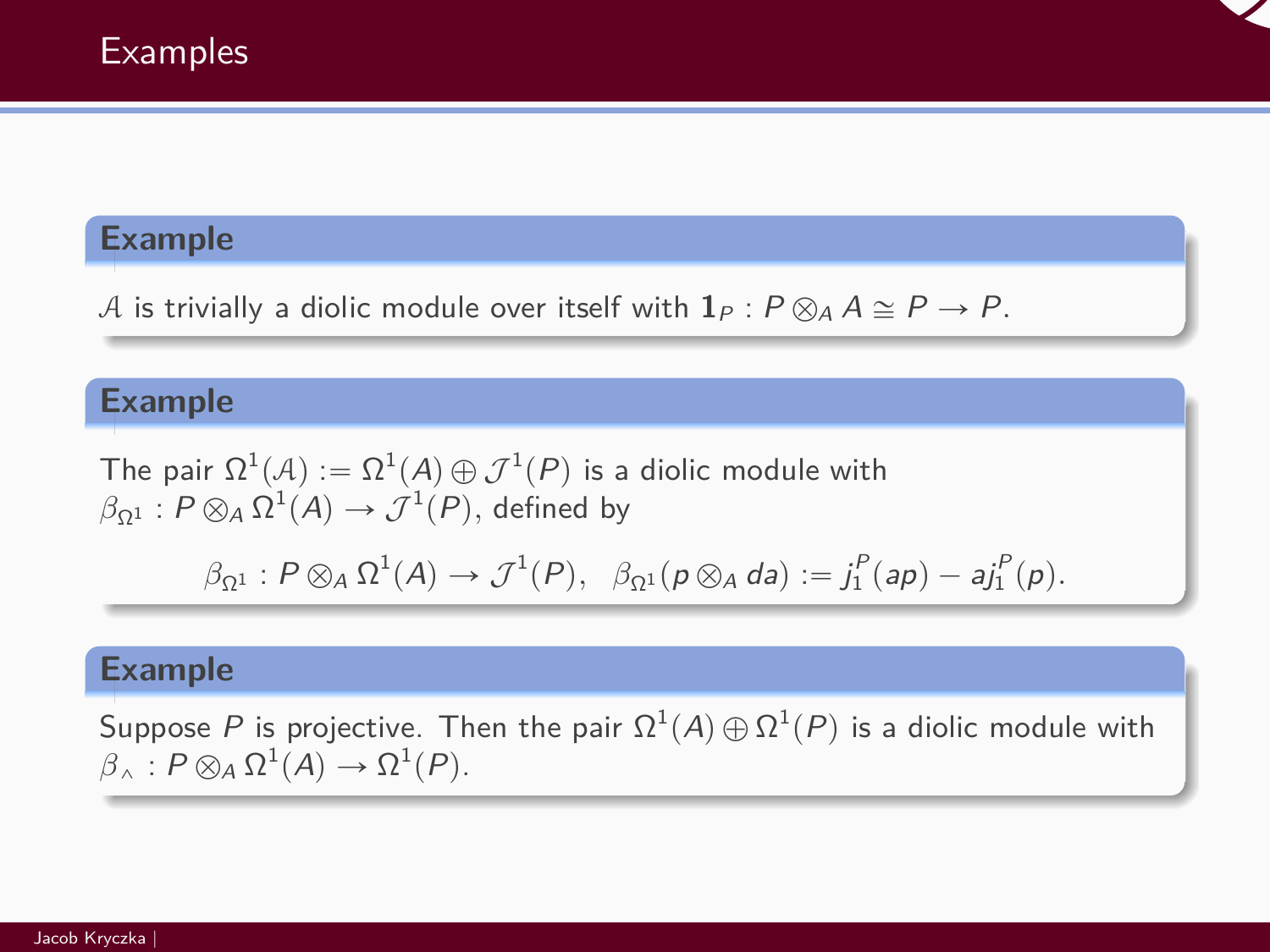

### **Example**

The pair  $\mathcal{J}^k(\mathcal{A}) := \mathcal{J}^k(A) \oplus \mathcal{J}^k(P)$  is a diolic module under the isomorphism  $\mathcal{J}^k(P) \cong \mathcal{J}^k(A) \otimes_A P$  identifying  $j_k^P(p)$  with  $j_k^A(1_A) \otimes_A p$ .

### **Example**

Let  $\varphi : A \to B$  be a morphism of commutative algebras and  $Q \in \text{Mod}^{<}(B)$ , viewed as  $\mathsf{Q}^{<\varphi}\in\mathrm{Mod}^<(A).$  To any  $A$ -module homomorphism  $\overline{\varphi}:P\to Q$  there is an associated diole module  $\mathcal{P}_{\overline{\varphi}}:=B\oplus Q^{<\varphi}$  with  $\beta_{\overline{\varphi}}:B\otimes_A P\to Q,$  given by universal property of scalar extensions.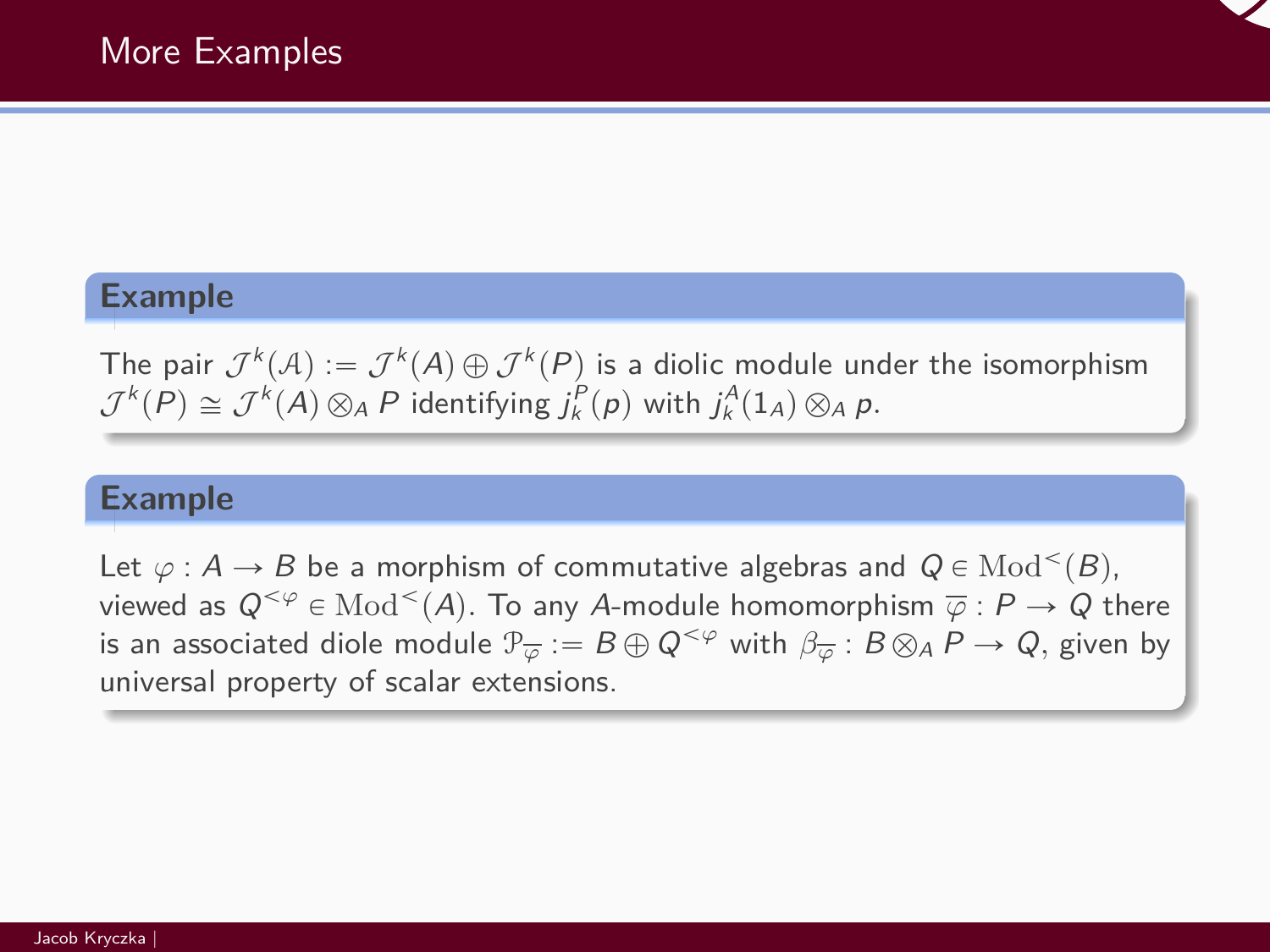

# Diolic Algebraic Structures [\[Kry20\]](#page-42-3)

One can consider diolic structures in a variety of other contexts (in the spirit of algebraic operads).

# **Example**

A **Diolic Lie algebra** is a graded K-module  $\mathfrak{g}_0 \oplus \mathfrak{g}_1$  with a Lie algebra structure  $[-, -]$  whose homogeneous components are defined by

```
[\mathfrak{g}_0, \mathfrak{g}_0] \subseteq \mathfrak{g}_0, \quad [\mathfrak{g}_0, \mathfrak{g}_1] \subseteq \mathfrak{g}_1, \quad \mathfrak{g}_1 \cdot \mathfrak{g}_1 := 0.
```
#### **Lemma**

Diolic Lie algebra structures on  $g = g_0 \oplus g_1$  are in one-to-one correspondence with representations of  $\mathfrak{g}_0$  in  $\mathfrak{g}_1$ .

Other interesting results appear by varying the type of bracket structures or the underlying category.

- ▶ Degree  $-1$  Poisson brackets on a diole algebra  $A = A \oplus P$  are equivalent to a Lie algebroid structure on P;
- $\bullet$  a Lie algebroid structure on  $P$ ;<br>  $\bullet$  Consider Mod( $\mathbb{K}[\partial]$ ). A degree  $(-1)$ -Poisson bracket on a diolic  $\mathbb{K}[\partial]$ -algebra (a.k.a. a diolic Poisson vertex algebra of degree  $-1$ ) is precisely an (exact) Courant-algebroid structure.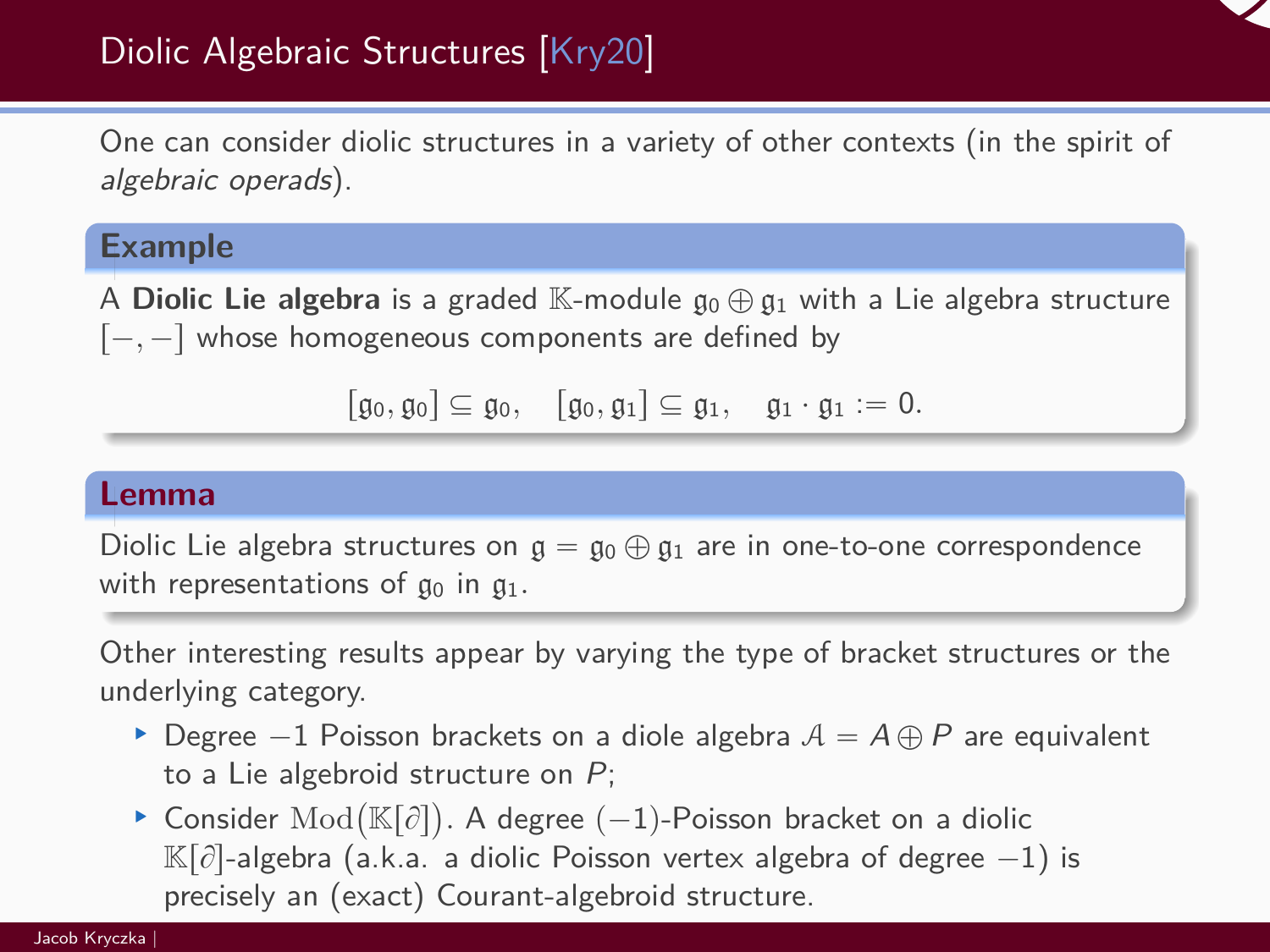# **Definition**

A **triole algebra** (over A) is Z-graded commutative algebra  $\mathcal{T} := \mathcal{T}_0 \oplus \mathcal{T}_1 \oplus \mathcal{T}_2$ such that  $\mathcal{T}_1, \mathcal{T}_2$  are A-modules,  $\mathcal{T}_i := 0, \forall i \neq 0, 1, 2$  and  $\mathcal{T}_2 \cdot \mathcal{T}_2 := 0$ . Algebra multiplication is generated by an A-bilinear form  $g : T_1 \otimes T_1 \rightarrow T_2$ . The triole T is **regular** when g is non-degenerate.

#### **Example**

A triole algebra can be associated to: a pair of vector bundle  $\pi : E \to M$  and  $\eta : F \to M$  with E endowed with a  $\Gamma(\eta)$ -valued fiber metric,  $g: \Gamma(E) \otimes_{C^{\infty}(M)} \Gamma(E) \to \Gamma(F)$ , denoted by  $\mathfrak{T}_{\pi,\eta} := C^{\infty}(M) \oplus (\Gamma(\pi), g) \oplus \Gamma(\eta)$ .

**N.B** Interesting triolic algebraic structures can also be described.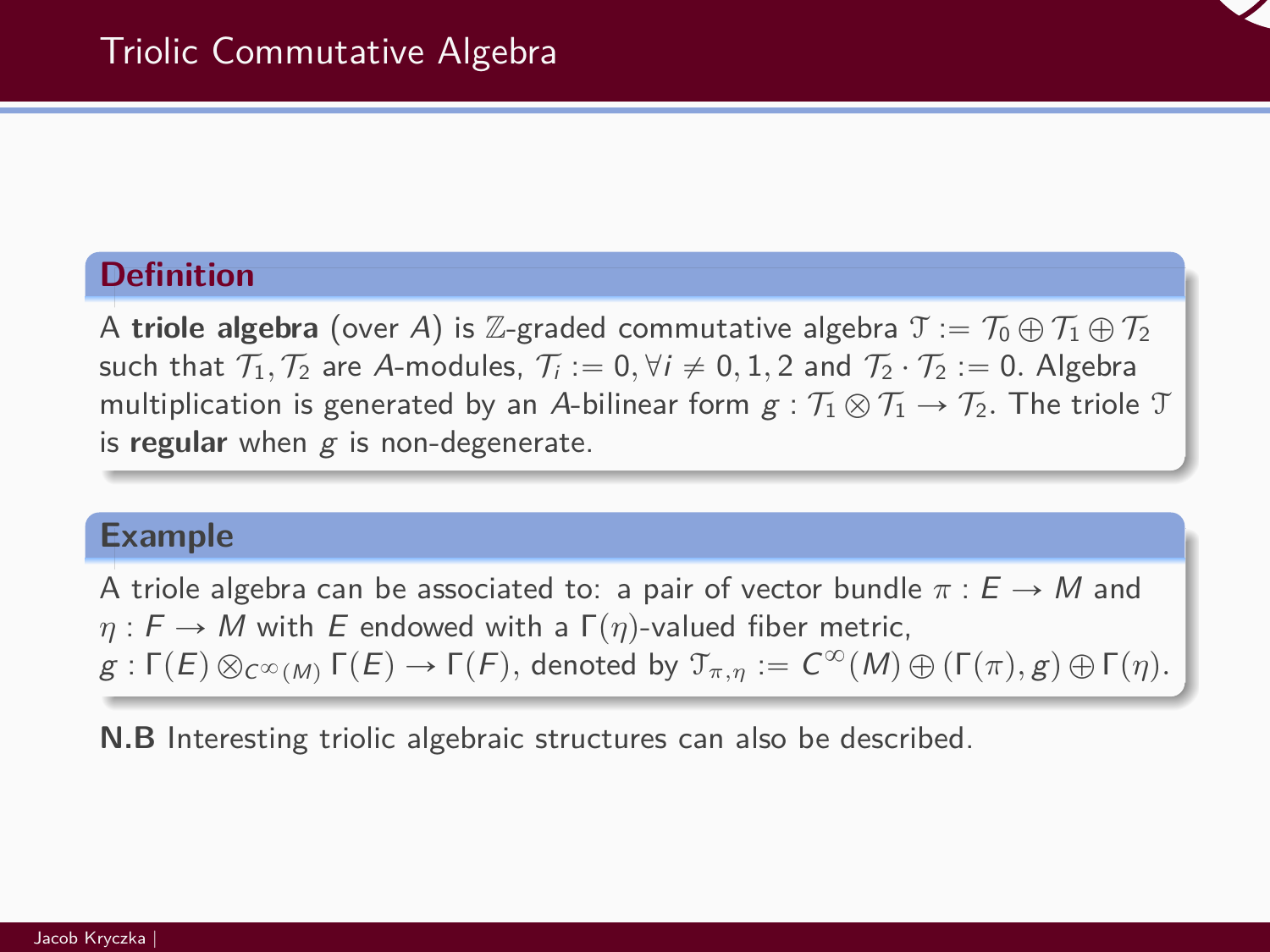

# <span id="page-23-0"></span>[Some Interesting Features of Diolic and](#page-23-0) [Triolic Differential Calculus](#page-23-0)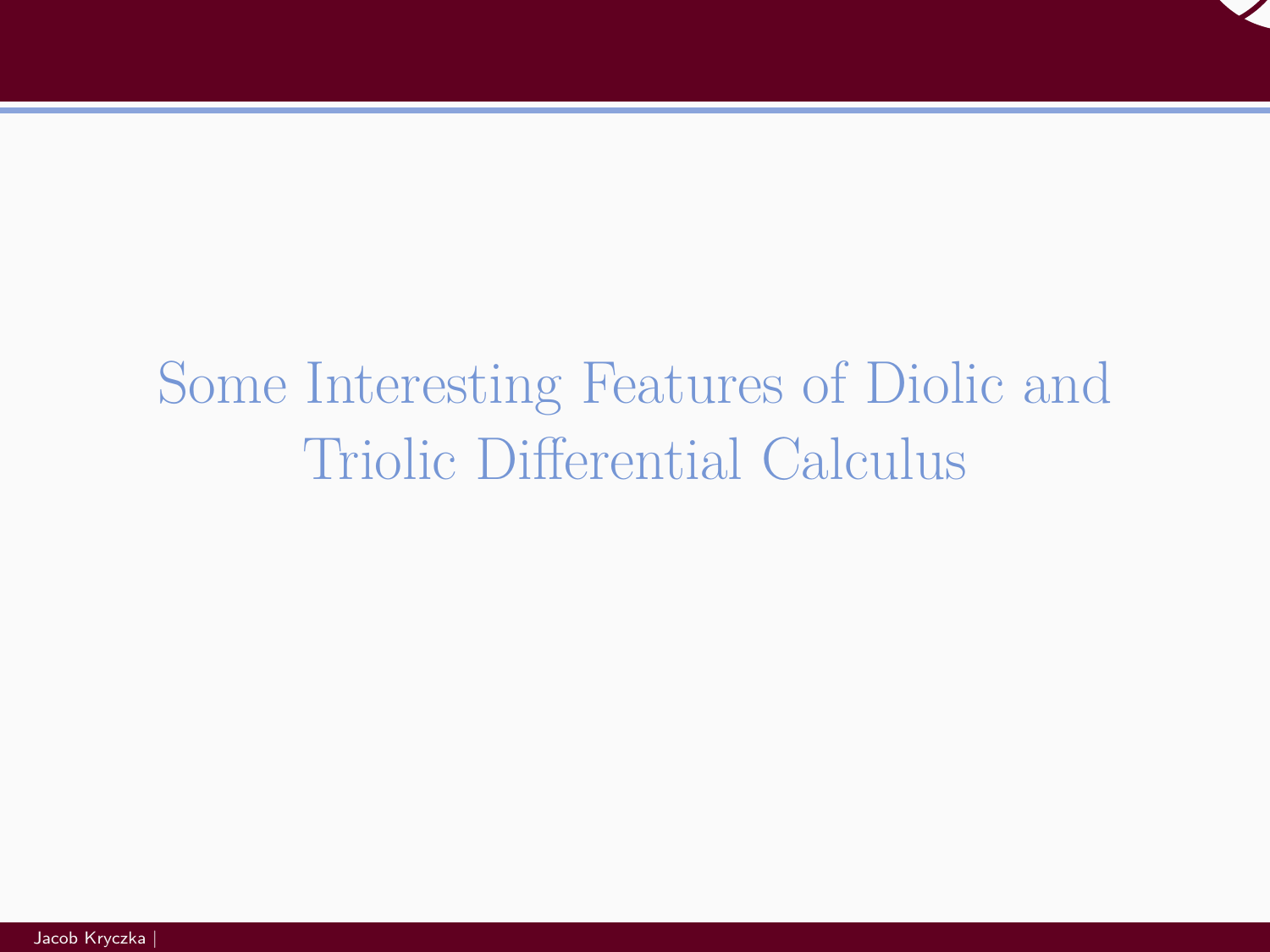

Yesterday we met the 'Der'-functor (sub-functor of  $\text{Diff}_1$ ) and its rich history. Essentially, it may be viewed as taking values in (transitive) Lie-algebroids,

 $\underline{\text{Der}}$ : VBun<sup>reg</sup>  $\rightarrow$  LieAlgbd<sub>M</sub>.

Moreover, it defines an extension of the Lie Algebroid  $TM$ , giving rise to the Atiyah sequence of a vector bundle.

There are important (de Rham-like) cohomology theories associated with  $Der(E)$ , (the so-called *Der-cohomologies* [\[Rub80\]](#page-42-4)):

- 1. Lie Algebroid (Hyper-) Cohomology [\[Bru17\]](#page-41-1);
- 2. Lie-Koszul Cohomology [\[BR20\]](#page-41-2);
- 3. (Holomorphic) Equivariant Cohomology [\[BCRR09\]](#page-41-3)

which lead to equivariant localization formulas  $[BR12]$  (theory of residues).

These aspects also appear in the Diolic setting and are described naturally in terms of the functors of graded differential calculus.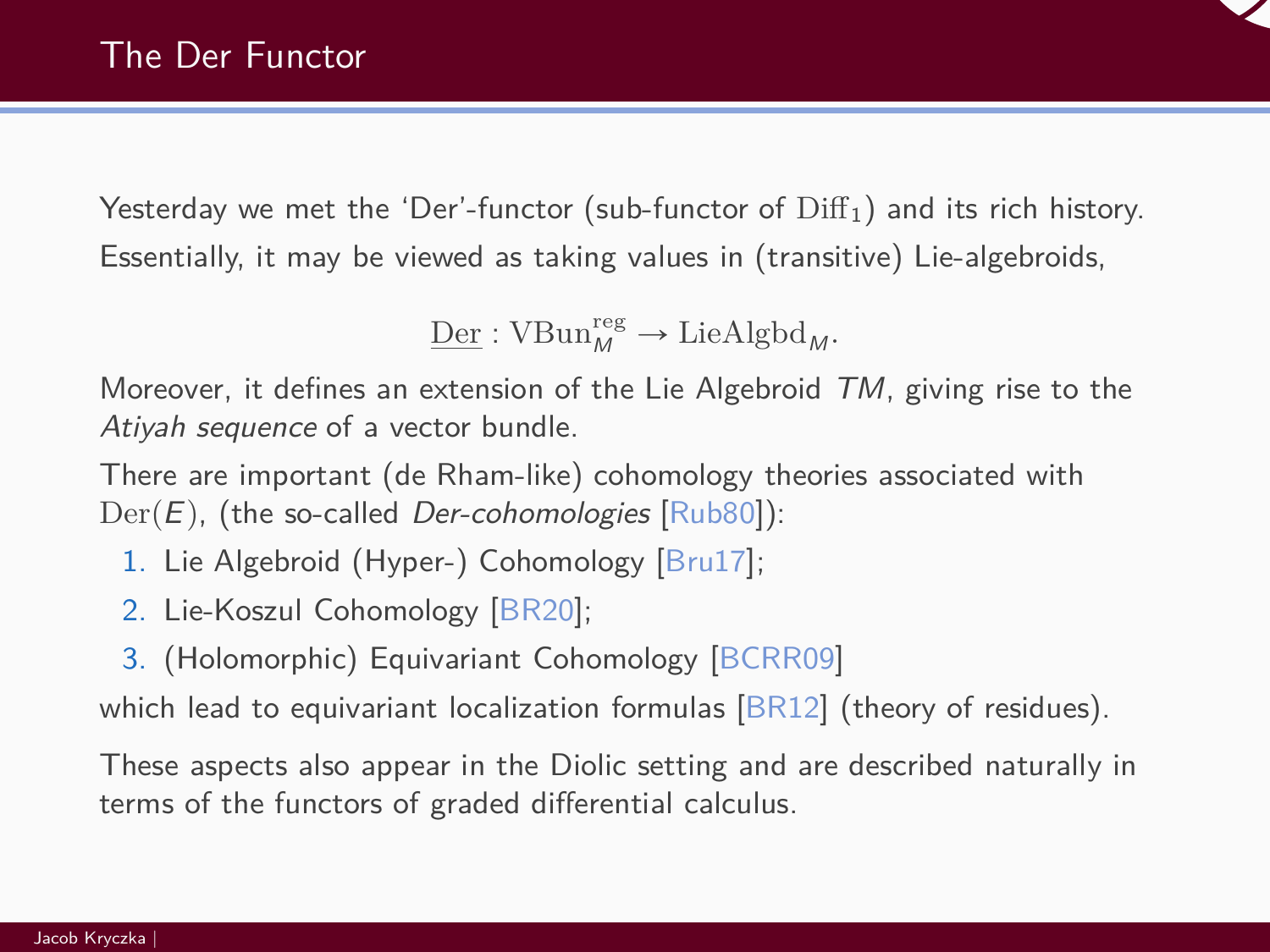

# **Lemma/Definition**

Any functor of G-graded differential calculus  $F_G$  defines a functor in the diolic (resp. triolic) setting:

$$
F_{\mathcal{G}} := F_{\mathcal{A}}(-)_{\mathcal{G}} : \mathrm{Dioles}_{C}(\mathcal{A}) \to \mathrm{Mod}_{C}^{\mathcal{G}}(\mathcal{A}),
$$

 $(\text{resp. } F(\mathcal{T}, -)_{\mathcal{G}} \in \text{Fun}^{\text{Diff}}(\text{Trioles}_{\mathcal{C}}(\mathcal{T}), \text{Mod}^{\mathcal{G}}_{\mathcal{C}}(\mathcal{T}))$ ). Moreover, its degree zero component defines the so-called **functor of diolic (resp. triolic) calculus**  $\mathrm{F}_{\mathcal{A}}^{\mathrm{di}}(-) := \mathrm{F}_{\mathcal{A}}(-)_{\mathsf{0}} : \mathrm{Dioles}_{\mathrm{C}}(\mathcal{A}) \to \mathrm{Mod}_{\mathrm{C}}(\mathcal{A}) \text{ (resp. } \mathrm{F}_{\mathfrak{I}}^{\mathrm{tri}}(-) \text{)}.$ 

**Example.** The functor of diolic derivations is obtained from those graded derivations  $D_1(\mathcal{A},-)_\mathcal{G} : {\rm Mod}^\mathcal{G}_C(\mathcal{A}) \to {\rm Mod}^\mathcal{G}_C(\mathcal{A})$  by putting

$$
\mathit{D}^{\mathrm{di}}_{1}(-):=\mathit{D}_{1}(\mathcal{A},-)_{0}:\mathrm{Dioles}_{\mathrm{C}}(\mathcal{A})\rightarrow\mathrm{Mod}_{\mathrm{C}}(\mathcal{A}).
$$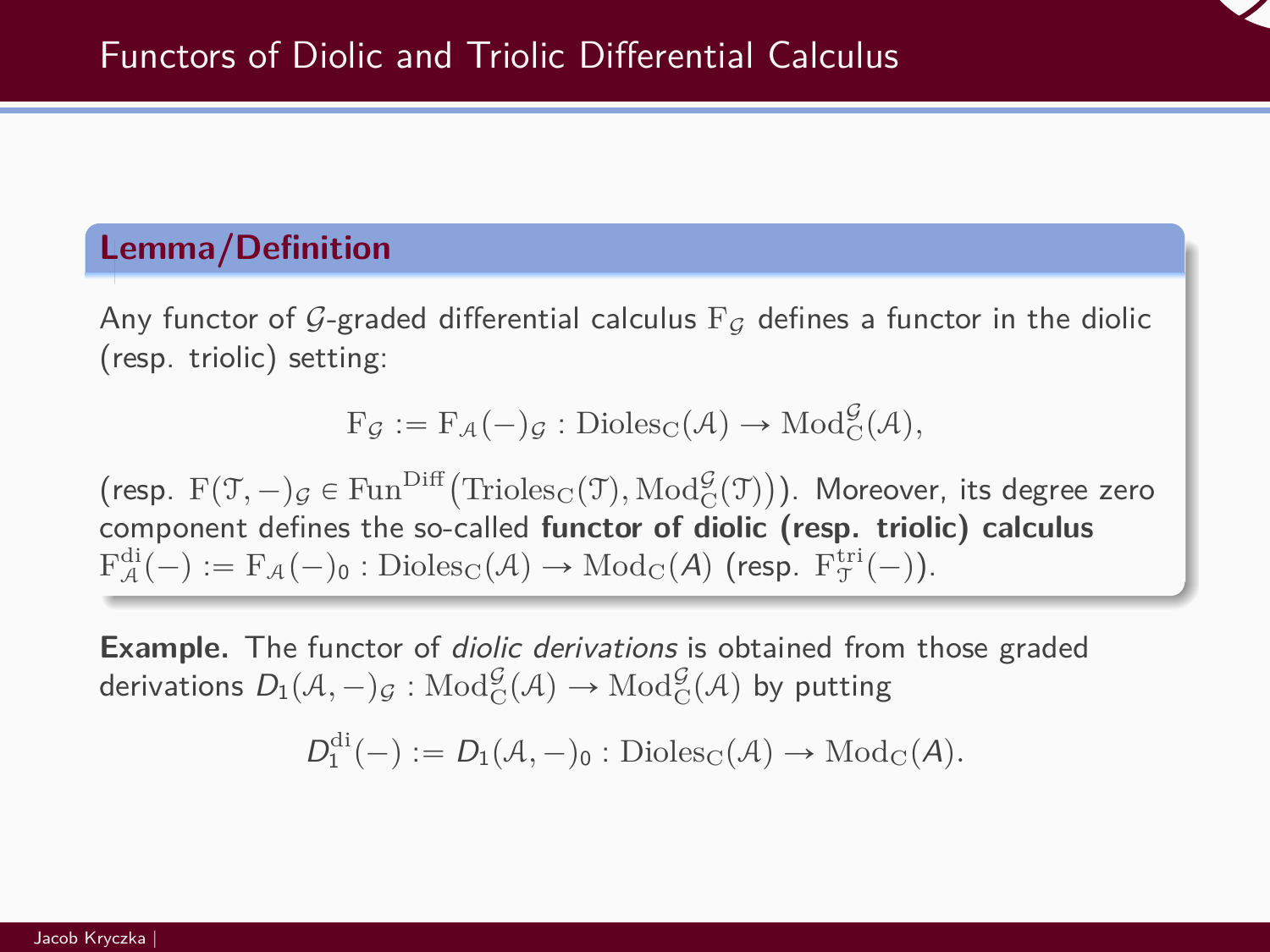#### **Lemma**

 $X_0 \in D_1^{\text{di}}(\mathcal{A})$  is described by a pair  $(X_0^A, X_0^P)$  of operators with  $X_0^A \in D_1(\mathcal{A}, \mathcal{A})$ and  $X_0^P \in \text{Diff}_1(P, P)$  such that  $X_0(a \cdot p) = X_0^A(a) \cdot p + a \cdot X_0^P(p)$ , for all  $a \in A, p \in P$ .

This description indicates that (for geometric  $A$ ), we have a short-exact sequence

$$
\underbrace{\mathfrak{at}_1(\mathcal{A})} \qquad \qquad := \quad 0 \to \mathrm{End}(P) \to D_1^{\mathrm{di}}(\mathcal{A}) \to D(\mathcal{A}) \to 0.
$$

Diolic Atiyah Sequence of order  $\leqslant$  1

**Coordinates.** Let  $p = p^{\alpha} e_{\alpha} \in P$  and  $X^{i} \partial_{i} \in D(A)$ . Then  $X_{0}^{P}(e_{\alpha}) = g_{\alpha}^{\beta} e_{\beta}$  for  $g_{\alpha}^{\beta} \in A$  and  $X_0 = \mathsf{X} + \mathsf{G}$  with  $\mathsf{X} = \|\delta_{\alpha}^{\alpha} X\|_{\alpha = 1, ..., m}$  and  $\mathsf{G} = \|g_{\alpha}^{\beta}\|$ .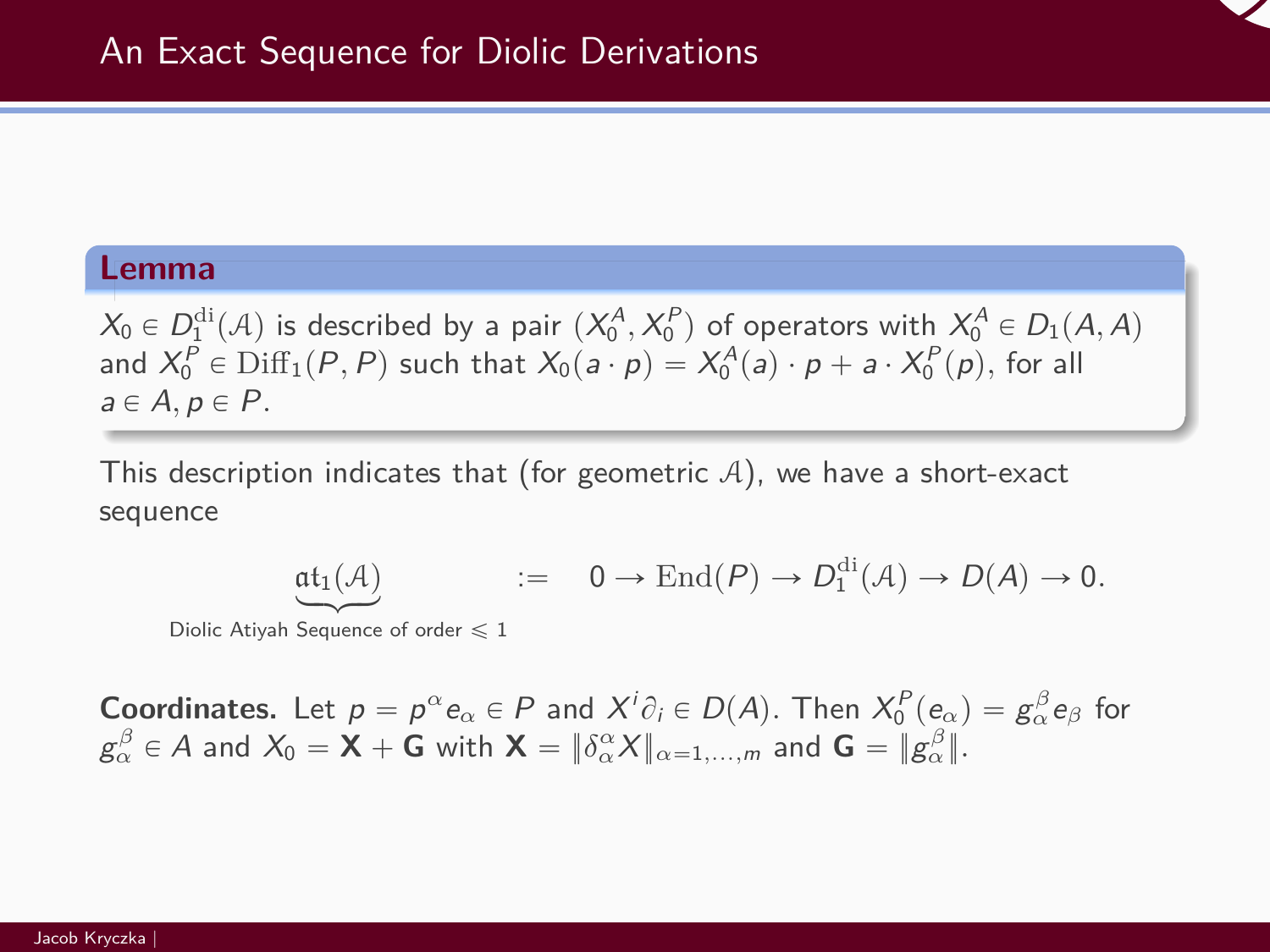

More generally consider P-valued operators.

#### **Lemma**

 $D_1^{\text{di}}(\mathcal{A}, \mathcal{P})$  consists of elements  $X = (X^A, X^P)$  with  $X^A \in D(\mathcal{A}, P_0)$  and  $X^P \in \mathrm{Diff}_1(P, P_1)$  such that

$$
X(a \cdot p) = \beta \big( X^A(a) \otimes p \big) + a X^P(p),
$$

for all  $a \in A$ ,  $p \in P$ .

#### **Example**

The pair 
$$
\delta := (\delta_0^A, \delta_0^P)
$$
 given by  $\delta_0^A = d_{\text{dR}} : A \to \Omega^1(A)$  and  $\delta_0^P := j_1^P : P \to \mathcal{J}^1(P)$  is a diolic derivation  $\delta \in D_1^{\text{di}}(A, \Omega^1(A))$ .

#### **Example**

A covariant derivative  $d_{\nabla}$  associated to a linear connection  $\nabla$  in  $P$  is an element of  $D^{di}_{1}\big({\mathcal A}, {\mathcal P}_{\Omega^{1}}\big)$  i.e.  $d_{\nabla}(ap)= da\cdot p + ad_{\nabla}(p),$  for  $a\in A,$   $p\in P.$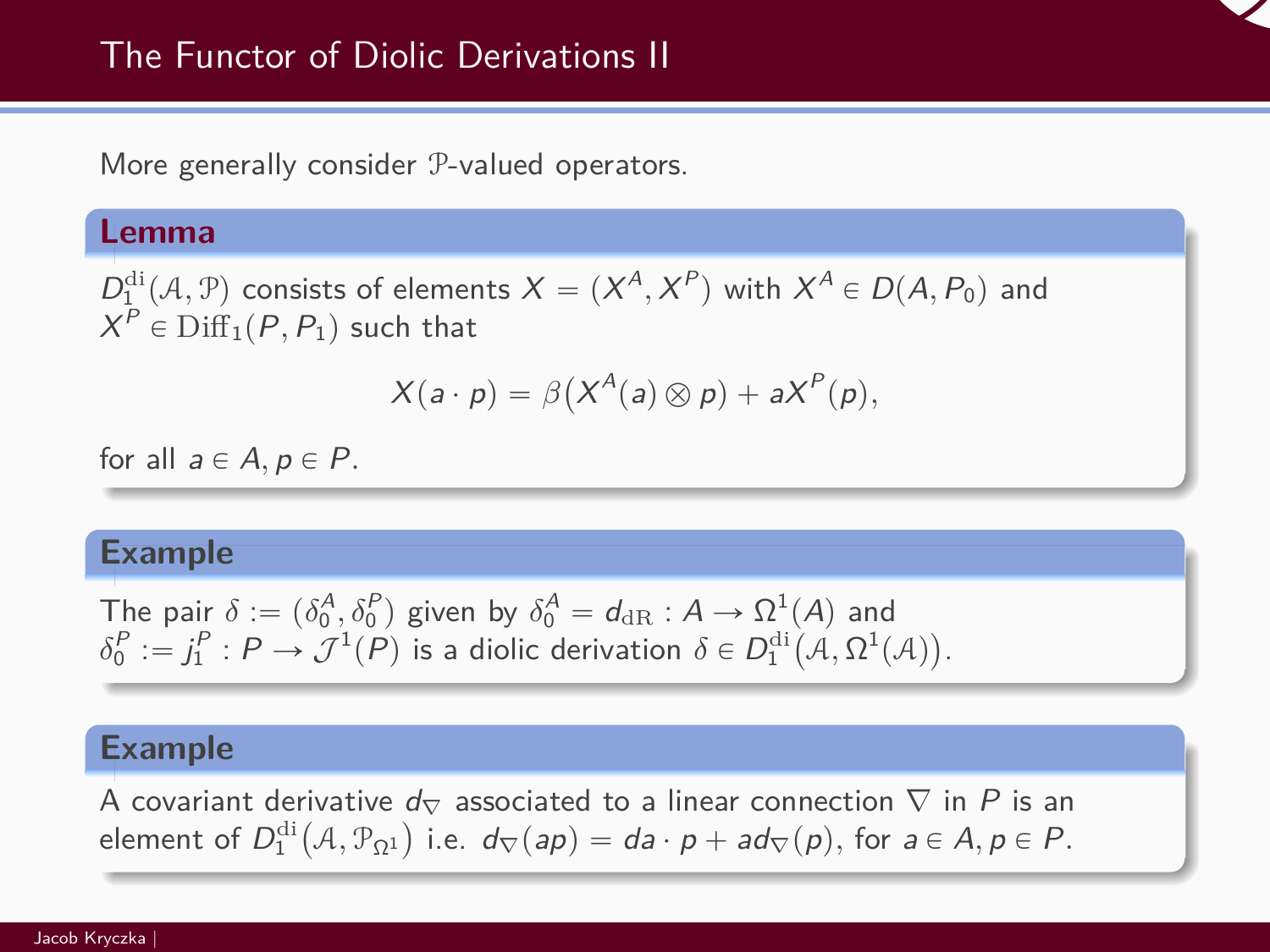### **Example**

Objects of  $D_1^{di}({\cal A},P_{\overline{\varphi}})$  describe  ${\rm Der}(P)_{\overline{\varphi}},$  which is to say, *Der operators along*  $\overline{\varphi}$ i.e. an operators  $\Delta \in \text{Diff}_1(P,Q)$  satisfying  $\Delta(ap) = X(a) \cdot \overline{\varphi}(p) + \varphi(a) \cdot \Delta(p)$ .

#### **Theorem**

Consider  $D_1^{\text{di}}$ ` A*,* P*<sup>φ</sup>* ˘ as above. If the *B*-submodule generated by  $\mathrm{Im}(\overline{\varphi})\subset Q$  is faithful, then there is a surjective 'symbol' map  $\sigma_{\overline\varphi}:D_1^{\rm di}({\cal A},{\mathbb P}_{\overline\varphi})_0\to D(A)_\varphi,$ and an Atiyah-like sequence

$$
0 \to \text{Hom}_{A}(P, Q^{<\varphi}) \hookrightarrow D_1(\mathcal{A}, \mathcal{P}_{\overline{\varphi}})_{0} \xrightarrow{\sigma_{\overline{\varphi}}} D_1(A)_{\varphi} \to 0.
$$

Moreover, if there exists a linear connection in  $P$ , then there exists a connection along *φ*.

Here,  $D_1(A)_\varphi := \{X: A \to B | X(a \cdot_A a') = X(a) \cdot_B \varphi(a') + \varphi(a) \cdot_b X(a')\}$  for  $a, a' \in A$ .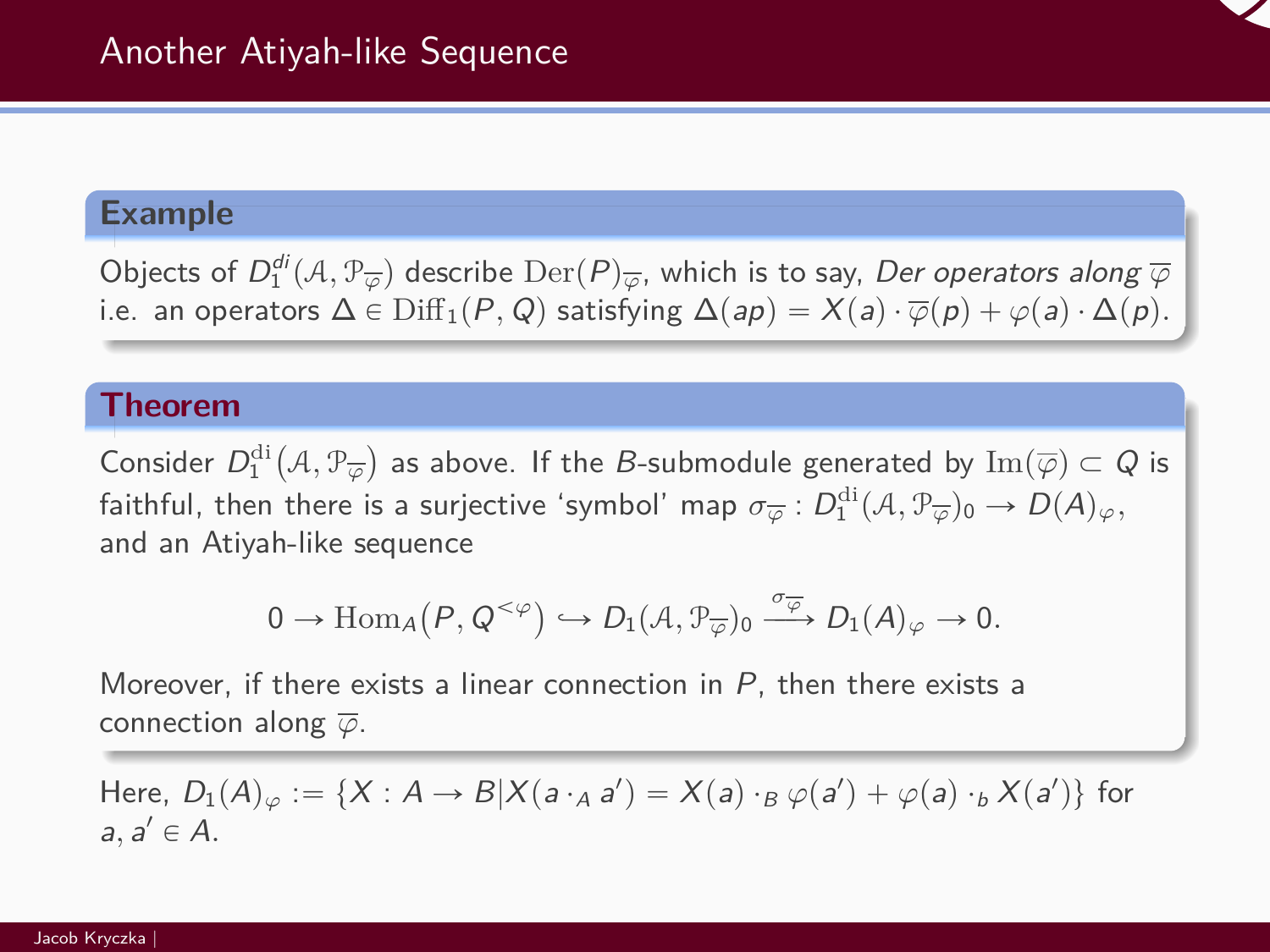#### **Lemma**

A triolic derivation  $X_0 \in D_1^{\text{tri}}(\mathfrak{T})$  is described by a triple  $X_0 =$  $X_0^A, X_0^P, X_0^Q$ of operators with  $X_0^A \in D(A)$  an ordinary derivation, and with  $X_0^P \in \mathrm{Der}(P), X_0^Q \in \mathrm{Der}(Q)$  two Der-operators with shared scalar symbol  $\sigma(X_0^P) = \sigma(X_0^Q) = X_0^A$ , such that  $X_0^Q(g(p_1, p_2)) = g(X_0^P(p_1), p_2) + g$  $\mathcal{L}$  $p_1, X_0^P(p_2)$ ˘ *.*

### **Corollary**

A triolic derivation  $X_0 = (X_0^A, X_0^P, X_0^Q)$  is equivalent to the datum of a g-preserving pair of connections  $(∇, ∆)$ .

**Remark.** In other words, a pair  $(T, X_0)$  is equivalent to supplying an A-module P equipped with an inner (gauge) structure  $-$  a gauge vector-valued bilinear form.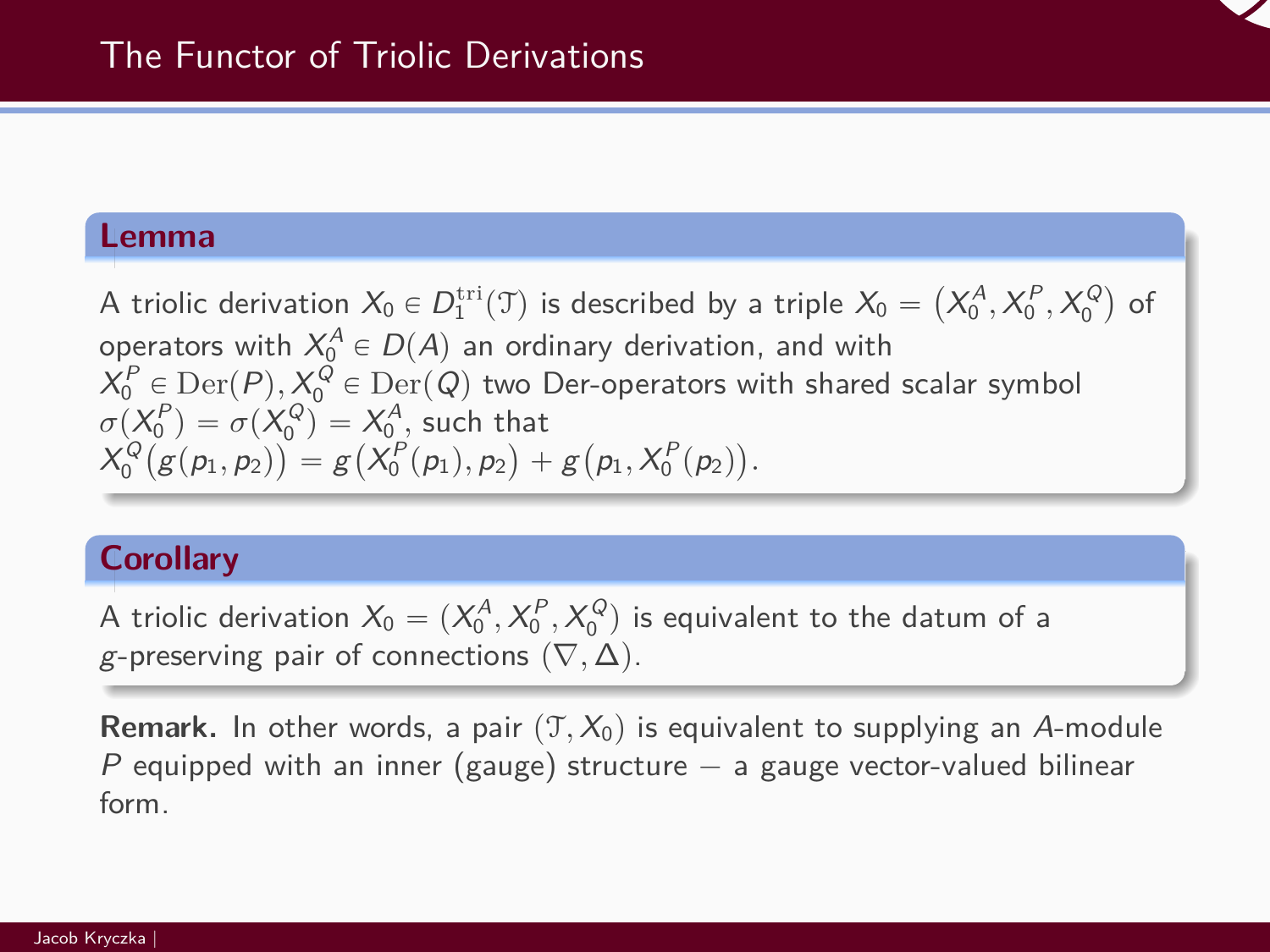Immediately from the definition, one can describe  $\mathrm{Diff}^{\mathrm{di}}_k$  and  $\mathrm{Diff}^{\mathrm{tri}}_k$ .

#### **Lemma**

A diolic differential operator of order  $\leqslant k$ ,  $\square_0 \in \text{Diff}_k^{\text{di}}(\mathcal{A})$  is described by a pair  $(\Box_0^A, \Box_0^P)$  of operators with  $\Box_0^A \in \text{Diff}_k(A, A), \Box_0^P \in \text{Diff}_k(P, P)$  satisfying

$$
\delta_{a_0,\ldots,a_{k-1}}(\Box_0^A) = \delta_{a_0,\ldots,a_{k-1}}(\Box_0^P),
$$

for all  $a_0, \ldots, a_{k-1} \in A$ .

#### **Example**

The pair  $j_k := (j_k^A, j_k^P) \in \text{Diff}_k^{\text{di}}$ `  $A, \mathcal{J}^k(\mathcal{A})$ ˘ is a diolic differential operator (actually the universal one).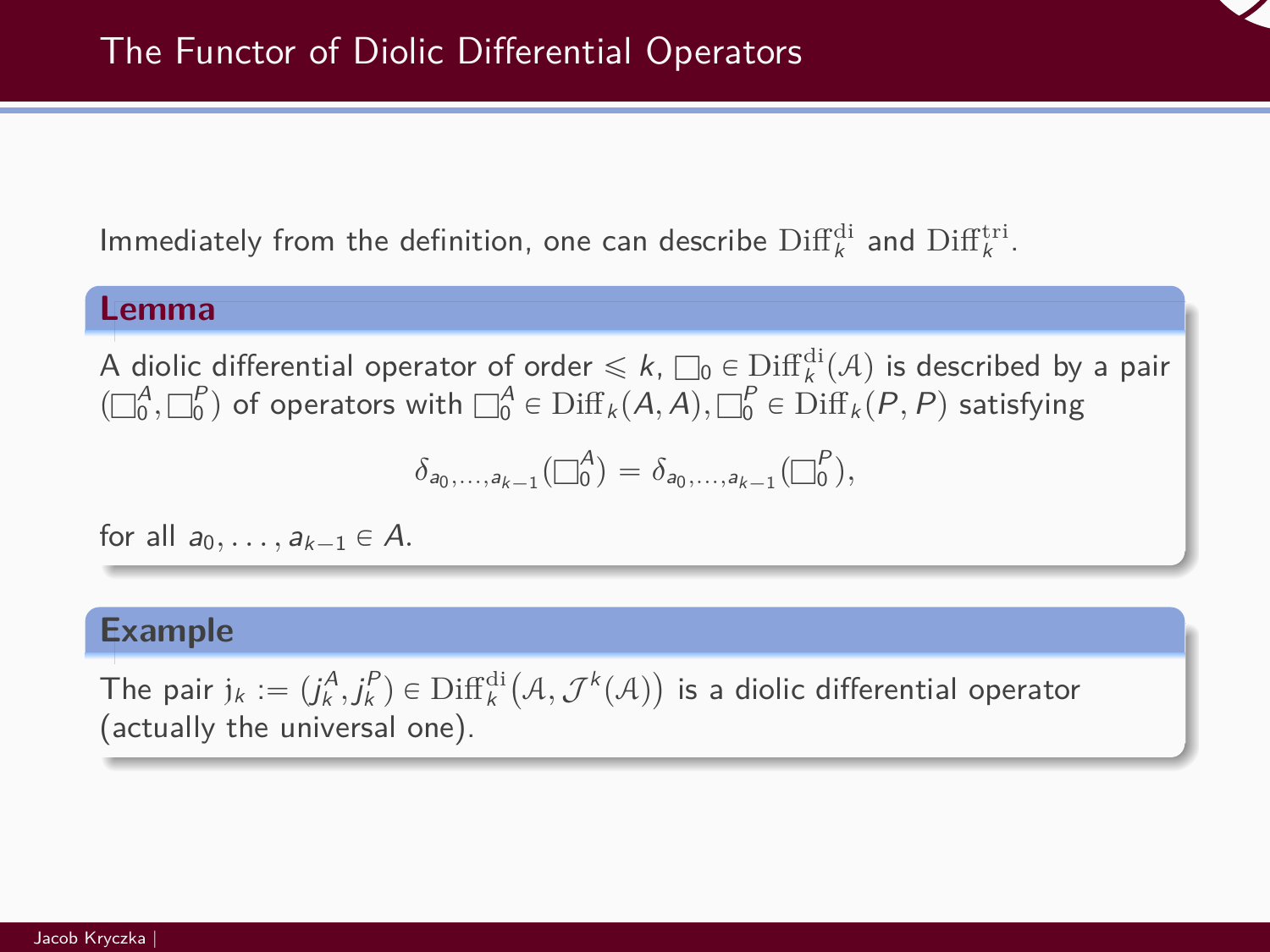

In other talks we saw the notion of an 'operator along a map'.

Such operators appear naturally in the diolic formalism in terms of the diolic functor  $\mathrm{Diff}^{\mathrm{di}}_{k}(\mathcal{A},-)$  applied to the special diole  $\mathcal{P}_{\overline{\varphi}}.$ 

#### **Theorem**

An operator  $\Delta\in\mathrm{Diff}^{\mathrm{di}}_k(\mathcal{A}_\pi,\mathcal{P}_{\overline{\varphi}})$  is described by a pair  $\Delta=(\Delta^A,\Delta^P)$  such that  $\Delta^A$  ∈ Diff<sub>k</sub>( $A$ )<sub> $\varphi$ </sub> and  $\Delta^P$  ∈ Diff<sub>k</sub>( $P, Q^{<\varphi}$ ) such that

$$
\overline{\varphi}(p) \cdot \delta_a^k(\Delta^A)(1_A) = \delta_a^k(\Delta^P)(p).
$$

Here,  $\text{Diff}_k(A)_{\varphi}$  are k-th order differential operators along  $\varphi : A \to B$ .

**Example.**  $\Delta \in \text{Diff}_1(A)_{\varphi}$  is a K-linear map  $\Delta : A \rightarrow B$  such that

$$
\Delta(a_0 \cdot_A a_1) = \varphi(a_0) \cdot_B \Delta(a_1) + \varphi(a_1) \cdot_B \Delta(a_0) + \varphi(a_0 \cdot_A a_1) \cdot_B \Delta(1_A), \ a_0, a_1 \in A.
$$

**N.B.**  $D_1(A)_{\varphi} = {\{\Delta \in \text{Diff}_1(A)_{\varphi} | \Delta(1_A) = 0\}}.$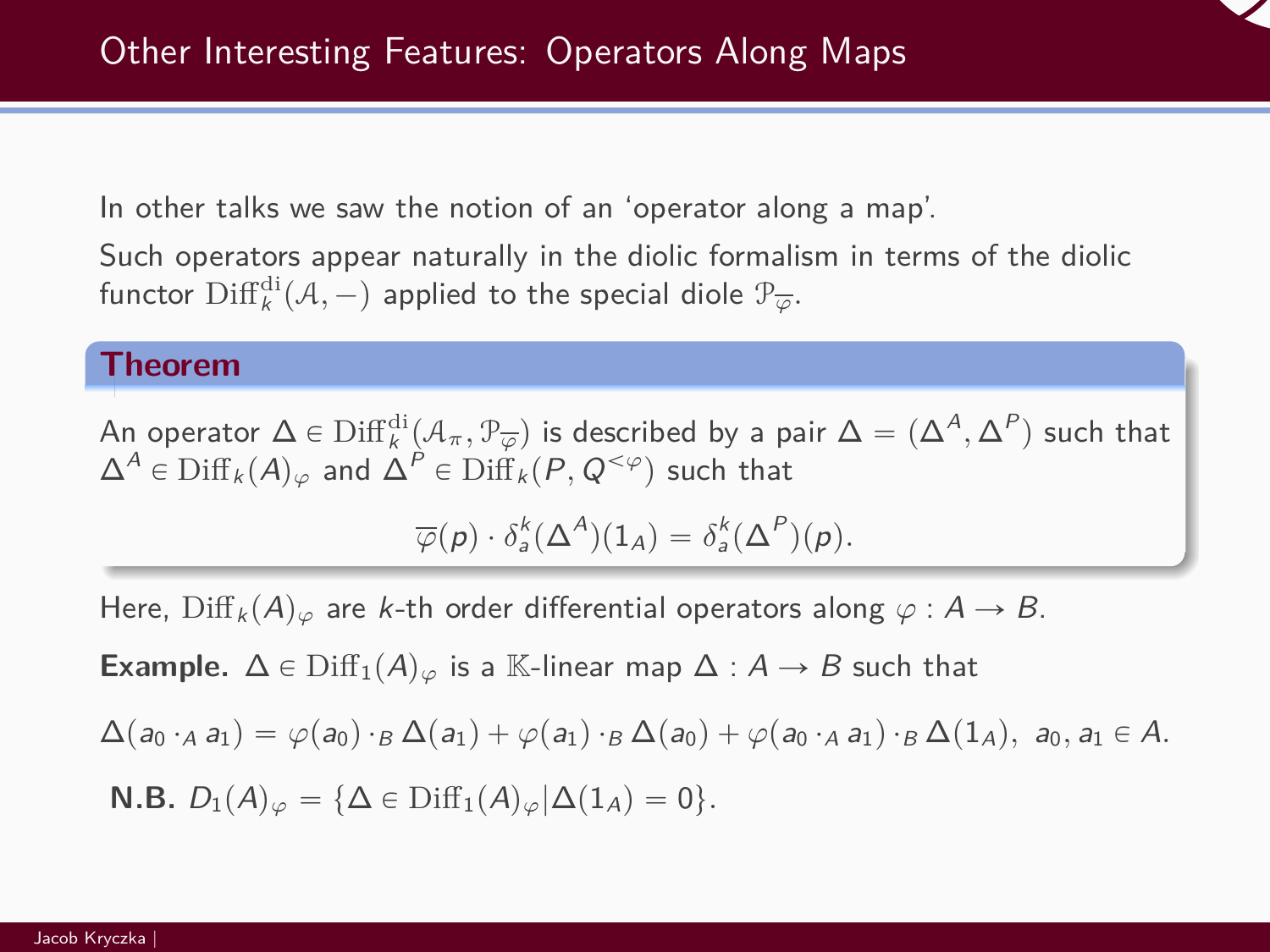Just as for derivations we get a 'symbol' map  $\varsigma_k$ :  $\text{Diff}_{k}^{\text{di}}(\mathcal{A})_0 \to \text{Diff}_{k}(\mathcal{A})$ .

### **Corollary**

There is an isomorphism of A-modules  $\ker(\varsigma_k) \cong \text{Diff}_{k-1}(P, P)$ *.* 

When  $A$  is geometric module we get a short-exact sequence

$$
0 \to \text{Diff}_{k-1}(P, P) \hookrightarrow \text{Diff}_{k}^{\text{di}}(\mathcal{A})_{0} \xrightarrow{\varsigma_{k}} \text{Diff}_{k}(A) \to 0. \tag{2}
$$

that we call the k-th order diolic Atiyah sequence denoted by  $at_k(A)$ .

**N.B.** For  $\ell \leq k$ , we have an embedding  $\text{at}_{\ell}(\mathcal{A}) \hookrightarrow \text{at}_{k}(\mathcal{A})$  and the *diolic Atiyah* sequence  $\mathfrak{at}_{\infty}(\mathcal{A})$  is the direct limit of  $\ldots \subset \mathfrak{at}_k(\mathcal{A}) \subset \mathfrak{at}_{k+1}(\mathcal{A}) \subset \ldots$ 

**Coordinates.**  $\square_0 \in \text{Diff}_k^{\text{di}}(\mathcal{A})$ , is given by

$$
\Box_0 = \underbrace{\Box_0^A}_{\text{order } \leq k} + \underbrace{\left|\left|\Box_{i,j}\right|\right|}_{\text{order } \leq (k-1)},
$$

where  $\Box^A_0={\rm diag}(\Box^A_0,\dots,\Box^A_0)$  is a diagonal matrix of operators  $\Box^A_0\in{\rm Diff}_k(A).$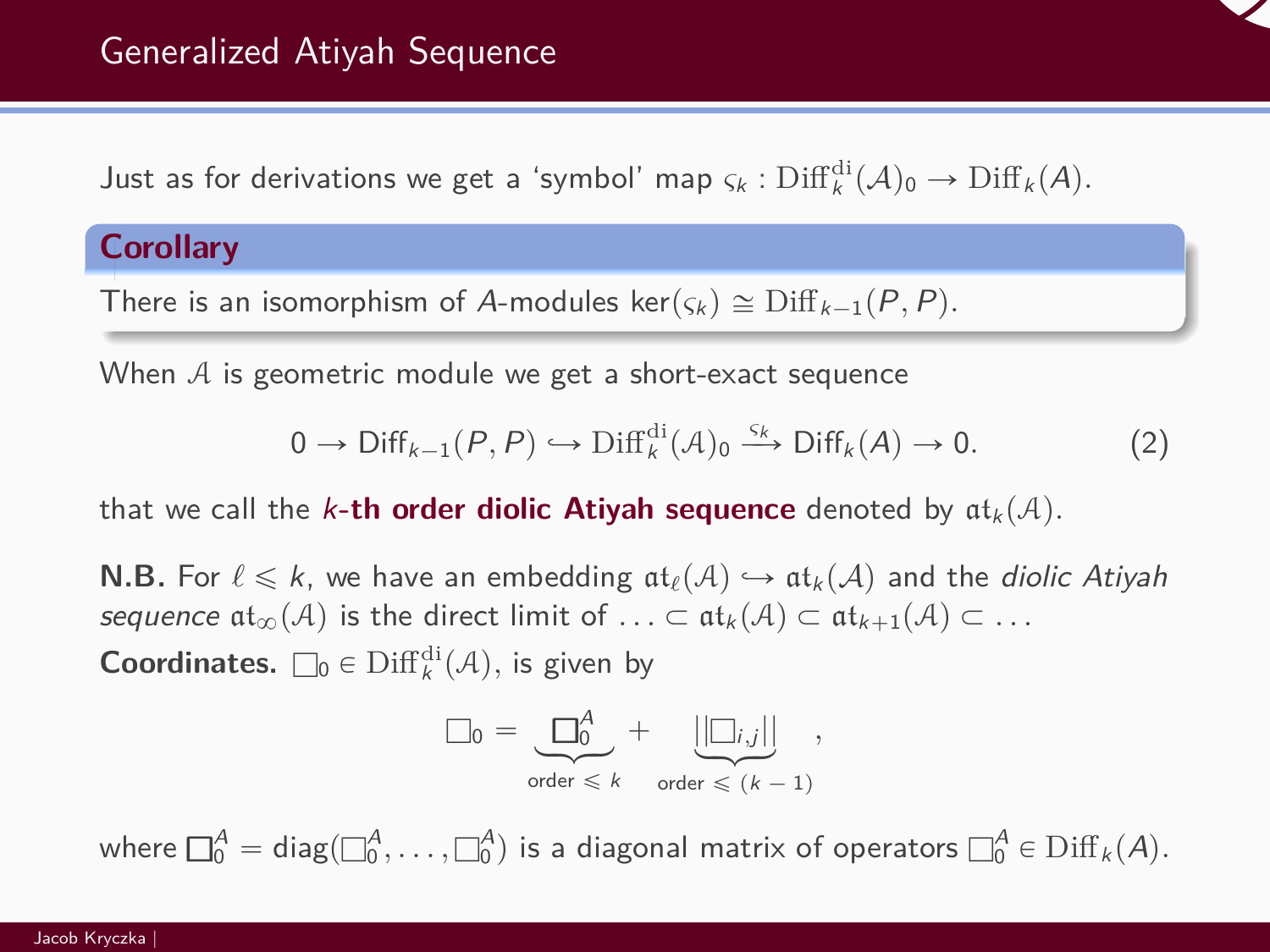We may use sequences  $\mathfrak{at}_k(\mathcal{A})$  to describe the algebraic Hamiltonian formalism by characterizing diolic symbols in terms of symmetric tensor fields.

#### **Theorem**

The space of diolic symbols  $\mathrm{Smbl}^{\mathrm{di}}_{k}(\mathcal{A})$  is isomorphic to the space  $\mathcal{S}^{k}(\mathcal{A})$  of symmetric  $(k - 1)$ -multiderivations of A with values in Der $(P)$ *.* symmetric  $(\kappa - 1)$ -multiderivations of A with values in Der $(P)$ .<br>Moreover,  $\mathcal{S}^{\bullet}(\mathcal{A}) = \bigoplus_{k \geqslant 0} \mathcal{S}^k(\mathcal{A})$  is naturally a Poisson algebra.

Specifically, there exists a surjective morphism of A-modules,

$$
\mathfrak{P}^k:\mathrm{Diff}^{\mathrm{di}}_k(\mathcal{A})\to\mathcal{S}^k(\mathcal{A}),\;\;\Delta=(\Delta^A,\Delta^P)\mapsto\mathcal{P}_\Delta:=\mathfrak{P}^k(\Delta^A,\Delta^P),
$$

with  $\mathrm{Ker}(\mathfrak{P}^k) \cong \mathrm{Diff}_{k-1}^{\mathrm{di}}(\mathcal{A}),$  which is defined by

$$
\mathcal{P}_{\Delta}(f_1,\ldots,f_{k-1})(p):=\big(\delta_{f_1,\ldots,f_{k-1}}\Delta^P\big)(p),
$$

for all  $f_1, \ldots, f_{k-1} \in A, p \in P$ .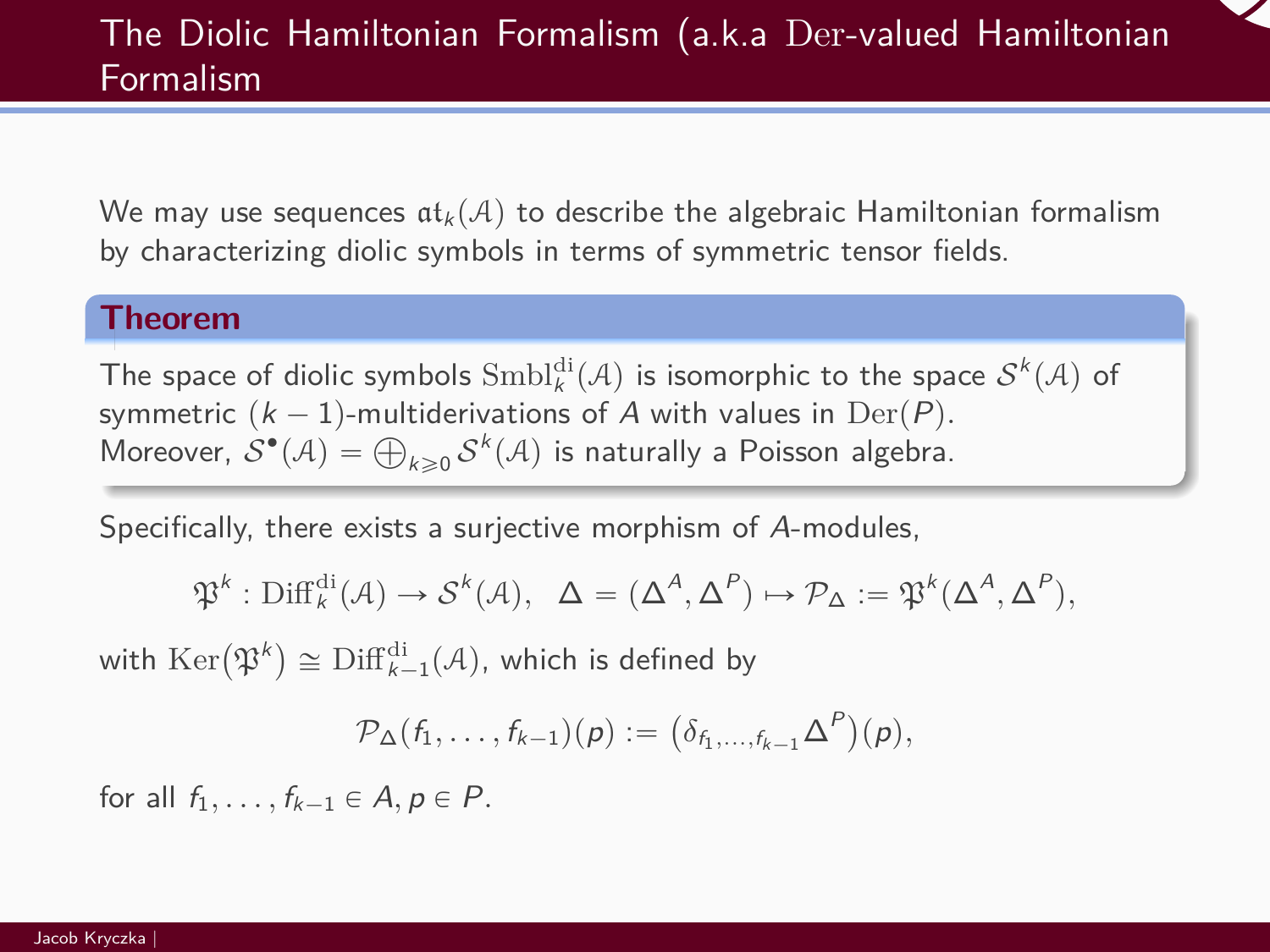

Using only the 'logic algebra' of diffunctors  $F_k \in \text{Fun}^{\text{Diff}}$  we see that many interesting mathematical objects appear in terms of the *graded* calculus in the diole and triole algebras.

Natural cohomology theories arise in these formalisms  $\textsf{Kry20]:}$ 

- ▶ Degree 1 de Rham complex  $\mathrm{Alt}_A^*\big(\mathrm{Der}(P), P\big)$  coincides with the Der-complex;
- ▶ Degree 0 de Rham complex contains the Lie Algebroid Cohomology of  $Der(P)$ .
- § Similar considerations in the triolic formalism yield Der-complexes in the presence of inner structures (which one could take to be symplectic, or complex structures).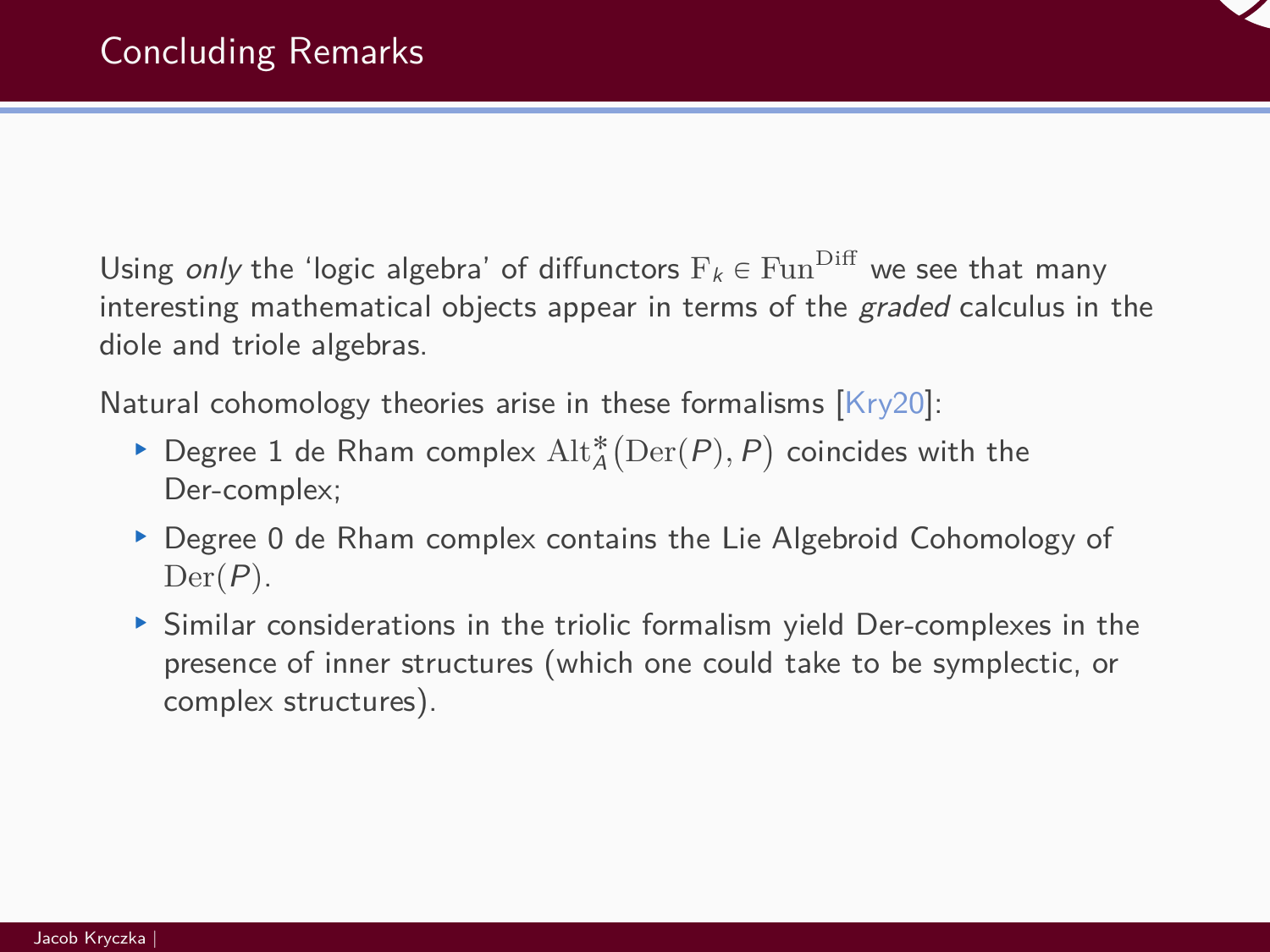# Thank You and Happy Holidays!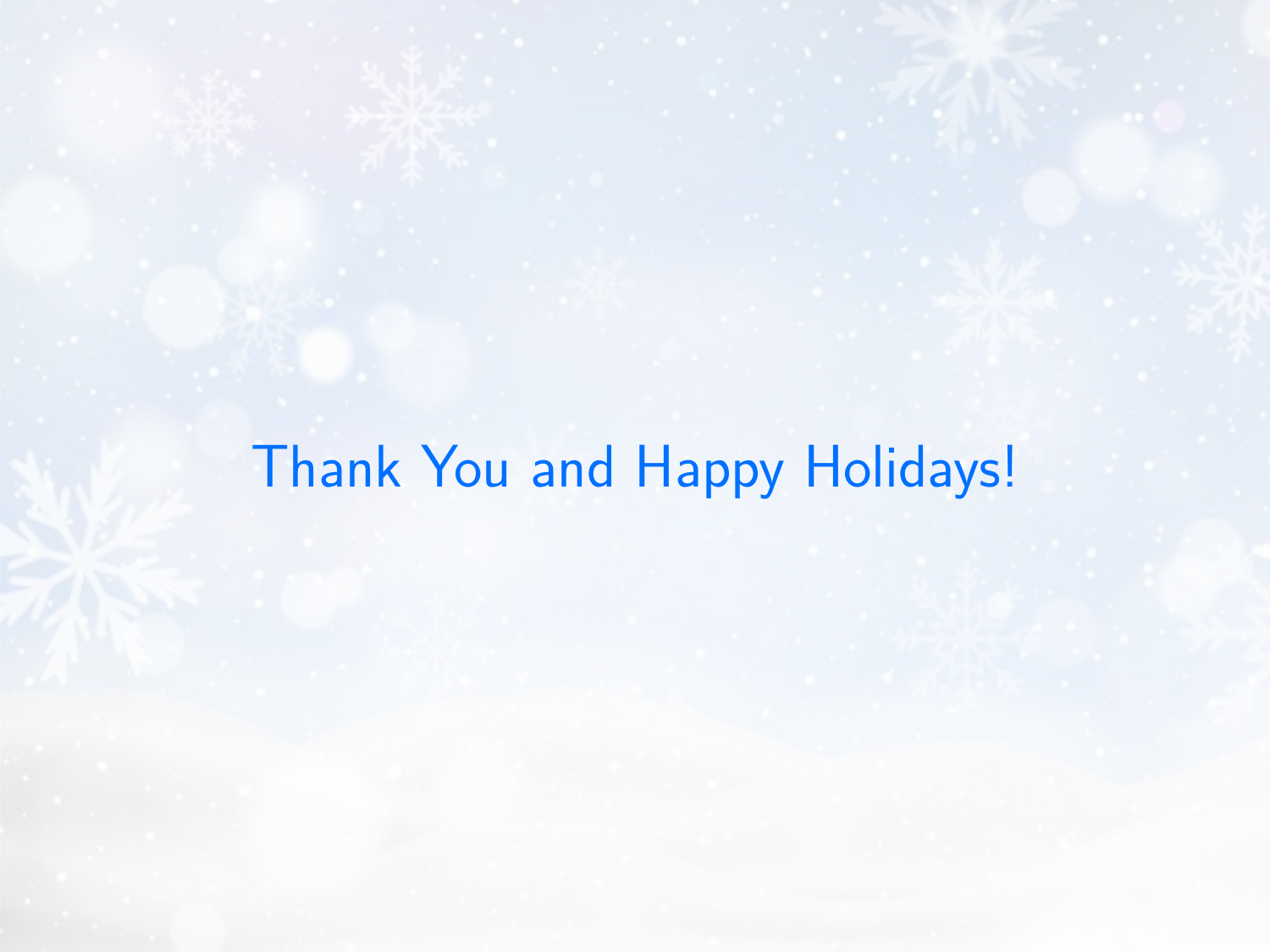

# <span id="page-36-0"></span>[Appendix](#page-36-0)

Jacob Kryczka |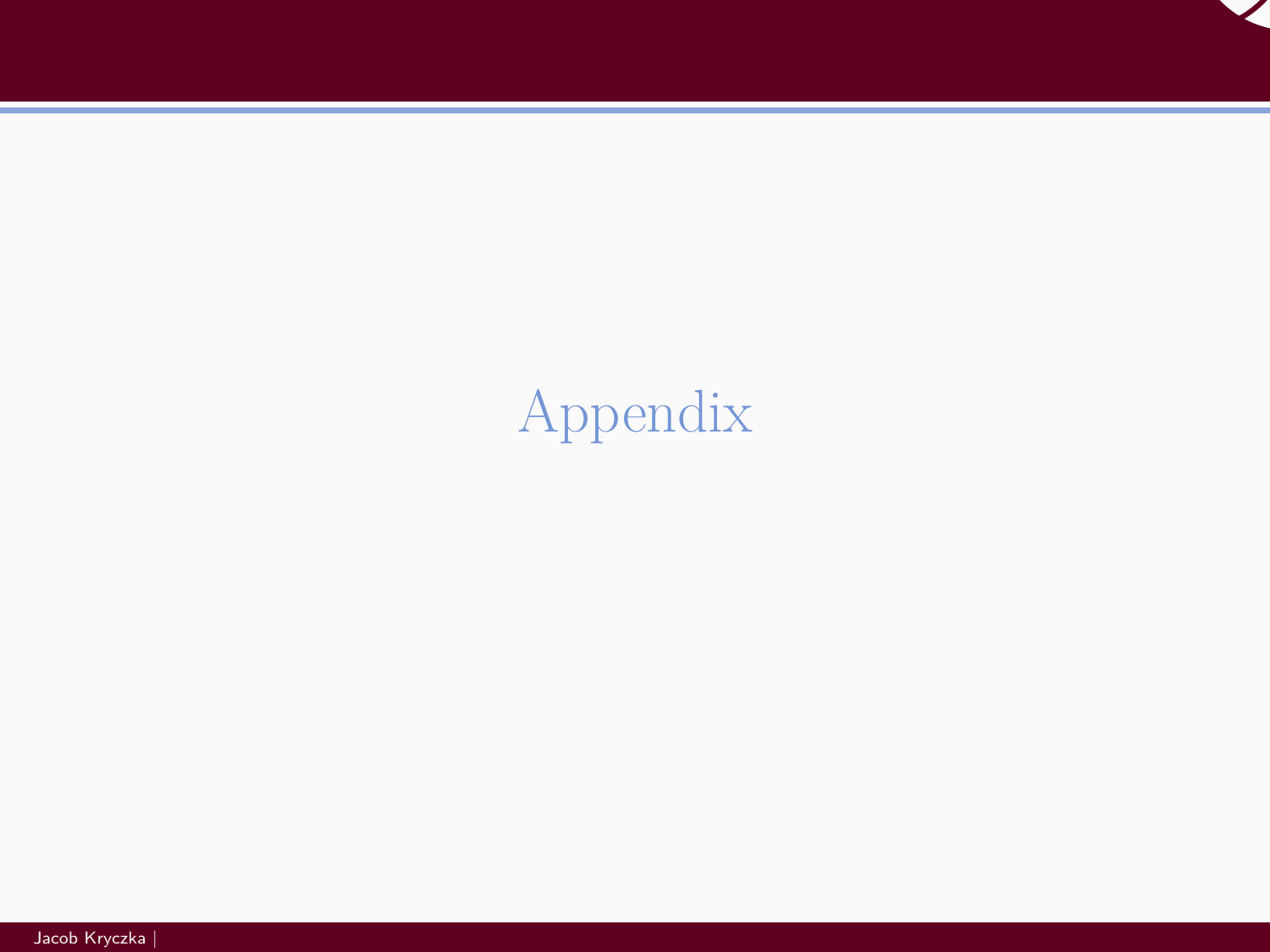#### **Example**

Let  $\varphi : B \hookrightarrow A$  be an embedded sub-algebra and suppose that  $I \subseteq B$  is a two-sided ideal of B. Let  $\iota$  :  $B \to A$  be an arbitrary algebra morphism. There is a triole algebra

 $\mathfrak{T} := B \oplus (I, g) \oplus A^{\leq \varphi}, \quad g : I \otimes_{\mathsf{k}} I \to A^{\leq \varphi}, \quad g :=$  $\mathbb{R}^2$ *ι* b *ι* ˘  $|I\times I \to A$ .

If  $\iota$  is surjective,  $\text{Im}(g)$  is an ideal in A.

# **Sub-Manifold + Distribution**

Let  $i: S \hookrightarrow M$  be a sub-manifold and  $D_S \subseteq TS$  a distribution. Denote  $C_D^{\infty}(S)$ the functions on  $S$  constant along leaves of  $D$ , and write  $C_D^{\infty}(M) := \{f \in C^{\infty}(M) | i^*(f) \in C_D^{\infty}(S) \}.$  Let  $\mathcal{I}_S$  be the ideal of S i.e.  $\mathcal{I}_\mathcal{S} := \{ f \in C^\infty(M) | i^*(f) = 0 \}.$  Then

 $\mathcal{T} = C_D^{\infty}(M) \oplus \mathcal{I}_S \oplus C^{\infty}(M),$ 

arising as in the above example is a triole algebra.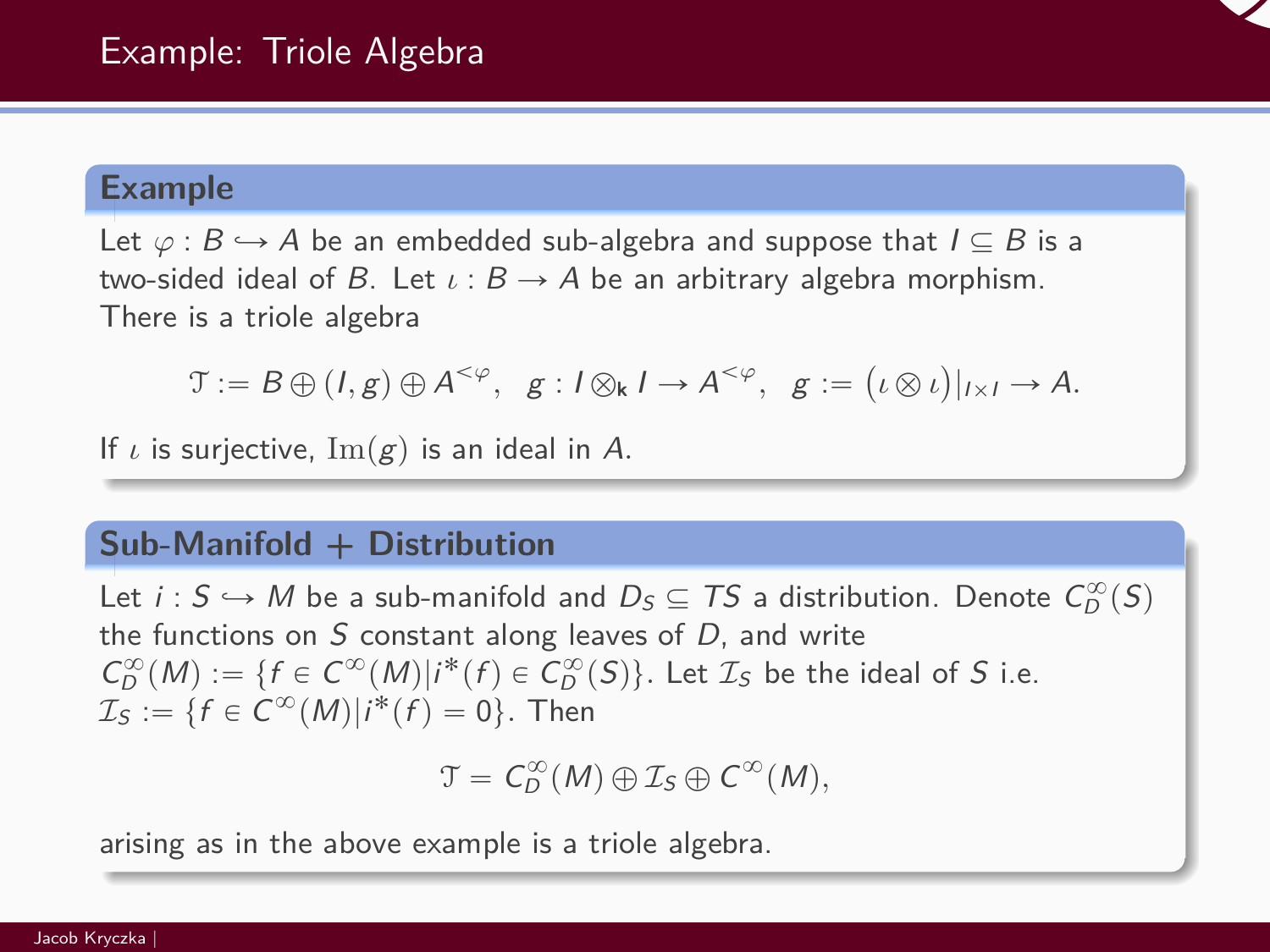# **Vector Bundle Compatible with a Sub-Manifold and a Distribution**

Consider  $S \hookrightarrow M$  and  $D \subseteq TS$  as above and consider  $E \rightarrow M$  with a connection ∇*.* Denote  $\Gamma(E_{\nabla}) := \{s \in \Gamma(E)|\nabla_X s|_S = 0, \forall X \in D(M), X|_S \in D_S\}$ , and put  $\Gamma(E)_0 := \{ s \in \Gamma(E) |s|_S = 0 \}.$ Then the triple

$$
\mathcal{R} := \Gamma(E) \oplus \Gamma(E_{\nabla}) \oplus \Gamma(E)_{0},
$$

is a triole module i.e.

$$
\lambda_0: \mathcal{I}_S \otimes \Gamma(E) \to \Gamma(E_{\nabla}), \quad \lambda_1: \mathcal{I}_S \otimes \Gamma(E_{\nabla}) \to \Gamma(E)_0, \quad \lambda_2: C^{\infty}(M) \otimes \Gamma(E) \to \Gamma(E)_0.
$$

**N.B.** This triole module gives an example of what some people call a coisotropic module over the coistropic algebra T.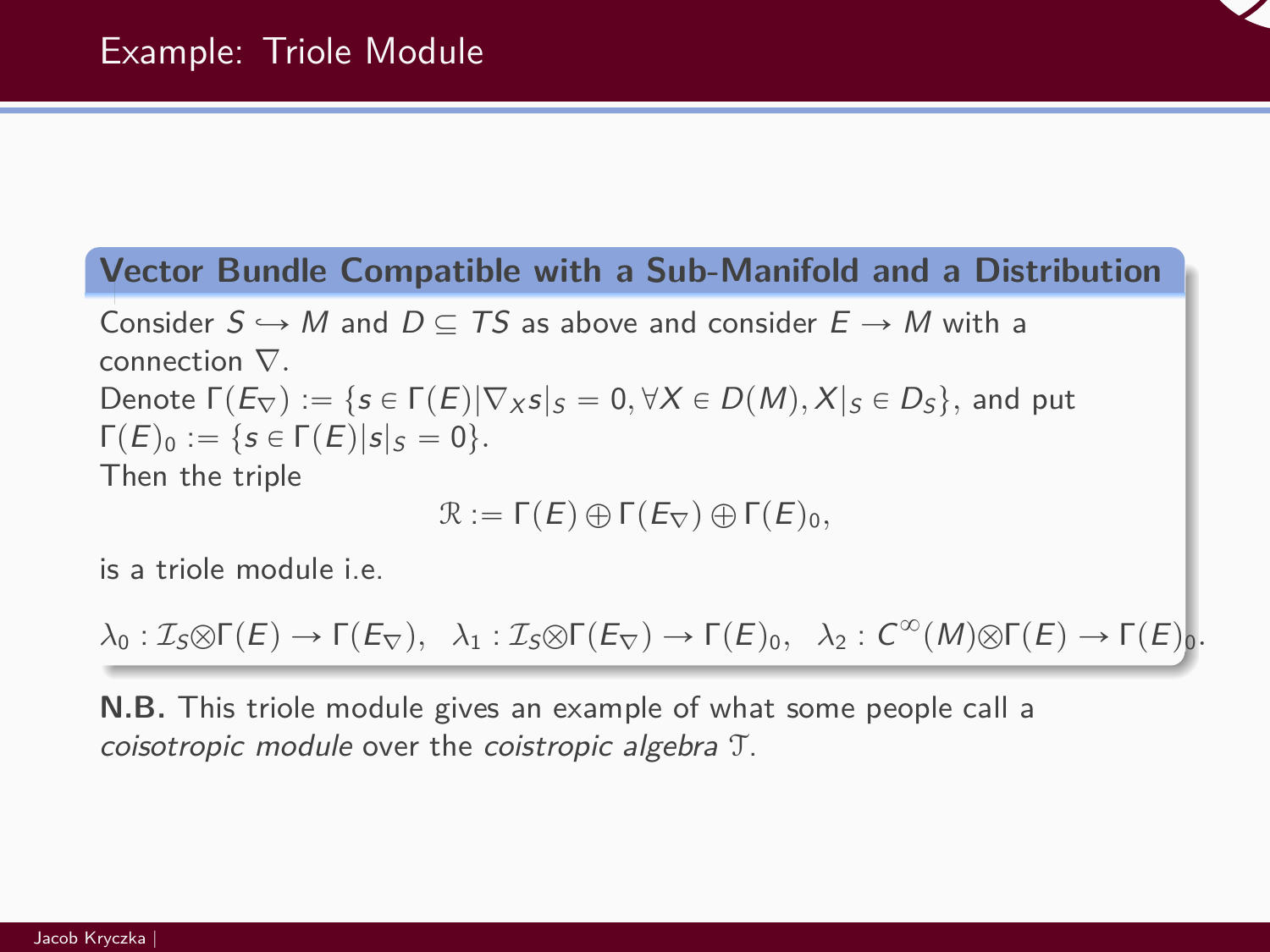

### **Definition**

Consider  $\mathrm{Mod}_{\mathbf{C}}^{\mathcal{G}}(A)$ , a category of  $\mathcal{G}\text{-graded }A\text{-modules}$  in  $\mathbf{C}.$  A subcategory  $K_A \subset \text{Mod}_\mathbb{C}(A)$  is said to be **differentially closed** 

- $\blacktriangleright$   $\Phi(\mathcal{O}) \in \mathcal{K}_A$  for all  $\mathcal{O} \in \mathcal{K}_A$ ;
- Any natural transformation of diffunctors applied to objects in  $K_A$  is again an object of  $K_A$ ;
- ▶ Objects representing diffunctors in the  $\mathcal{K}_A$  are objects of this same category.

#### **Lemma**

A category is differentially closed if

- 1. The algebra A is an object of  $\mathcal{K}_A$ ;
- 2. The module representing the diffunctor  $\operatorname{Diff}_k^<$  in the category  $\mathcal{K}_A$  is an object of  $K_A$ ;
- 3.  $K_A$  is closed with respect to  $\otimes_A$  and Hom<sub>A</sub>;
- 4. If  $\mathcal{P} \in \mathcal{K}_A$  and if  $\mathcal{N} \subset \mathcal{P}$  is any submodule, then  $\mathcal{N} \in \mathcal{K}_A$ .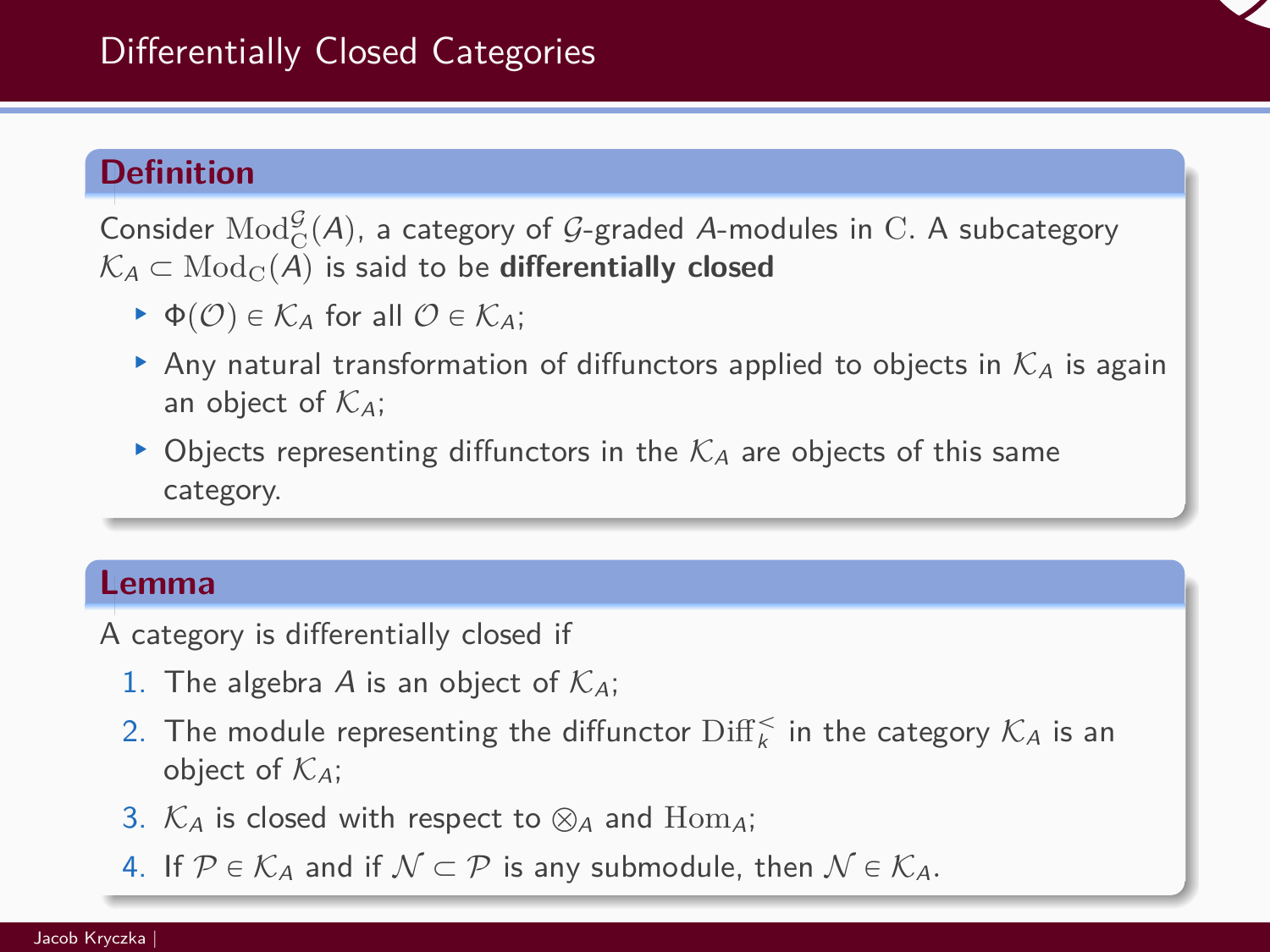

Let  $\mathfrak{S}_{k,\ell}$  be the set of  $(k,\ell)$ -unshuffles,  $\sigma$  such that  $\sigma(1) < \sigma(2) < \ldots < \sigma(k)$ and  $\sigma(\ell + 1) < \ldots < \sigma(\ell + k)$ . Recall  $\Delta \in \mathcal{S}^k(\mathcal{A})$  is a symmetric  $(k-1)$ -derivation  $A \times \ldots \times A \times P \rightarrow P$ . The Poisson bracket  $(-,-): \mathcal{S}^{k+1}(\mathcal{A}) \times \mathcal{S}^{\ell+1}(\mathcal{A}) \to \mathcal{S}^{k+\ell+1}(\mathcal{A}), \ \ (\Delta, \nabla) \mapsto (\Delta, \nabla),$  is defined by  $(\Delta, \nabla)$  $(f_1, \ldots, f_{k+\ell}, p)$  $=$   $\sum$   $\Delta$ ÿ *σ*ßSk*,ℓ*  $(f_{\sigma(1)}, \ldots, f_{\sigma(k)}, \nabla(f_{\sigma(k+1)}, \ldots, f_{\sigma(k+\ell)}, p))$ + ∑ ∆  $\overset{\kappa,\epsilon}{=}$  $\sigma \in \mathfrak{S}_{k-1}$ <sub> $\ell+1$ </sub>  $(f_{\sigma(1)}, \ldots, f_{\sigma(k-1)}, \sigma(\nabla)(f_{\sigma(k)}, \ldots, f_{\sigma(k+\ell)}), p)$  $\overline{\phantom{a}}$  $\tilde{\ }$ *σ*PS*ℓ,*<sup>k</sup> ∇  $\left(f_{\sigma(1)}, \ldots, f_{\sigma(\ell)}, \Delta(f_{\sigma(\ell+1)}, \ldots, f_{\sigma(k+\ell)}, p)\right)$ − ∑ ⊽  $\overset{\epsilon}{=}$  $\sigma \in \mathfrak{S}_{\ell-1,k+1}$  $(f_{\sigma(1)}, \ldots, f_{\sigma(\ell-1)}, \sigma(\Delta)(f_{\sigma(\ell)}, \ldots, f_{\sigma(k+\ell)}), p)$ *.*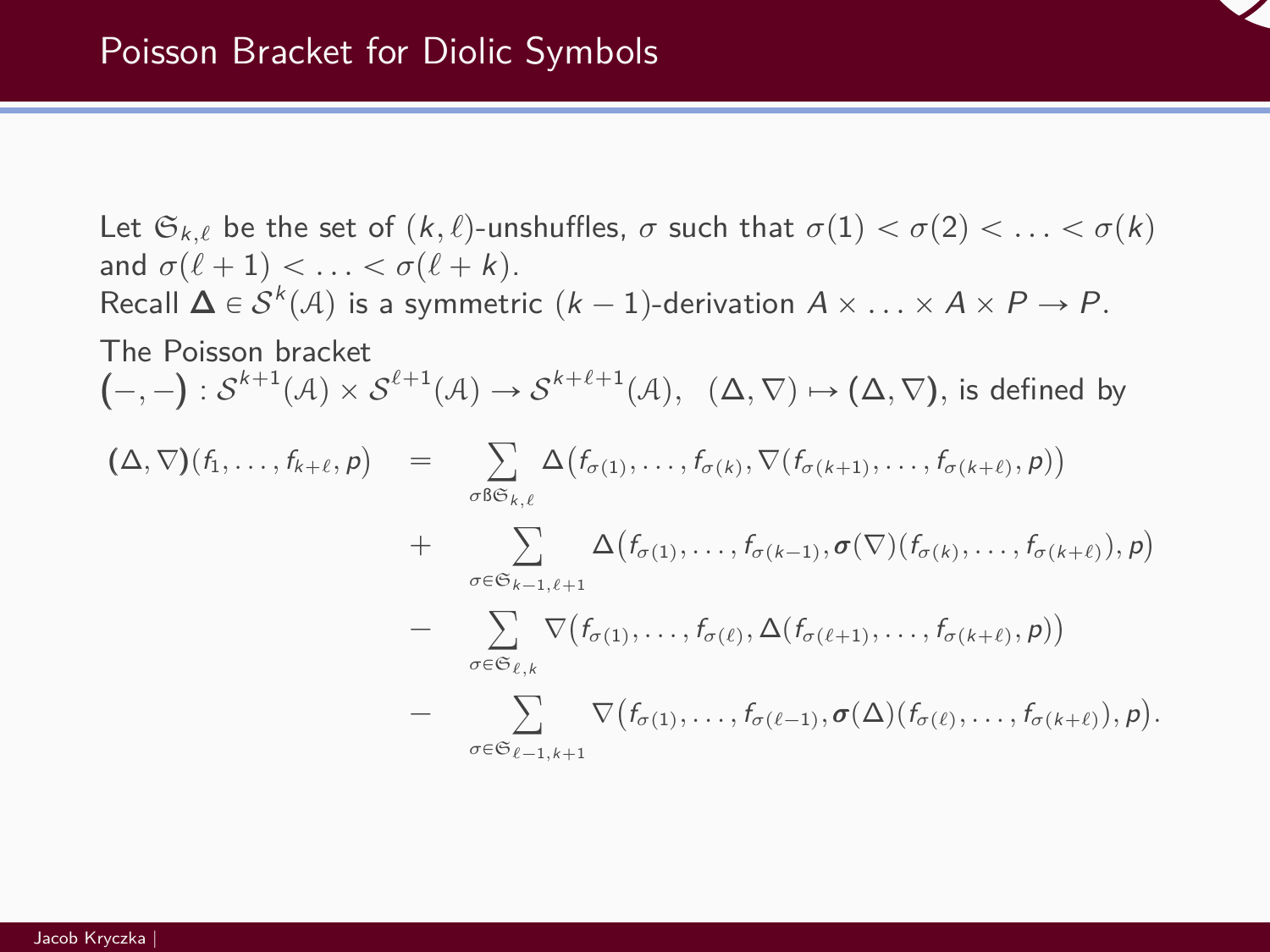

# <span id="page-41-0"></span>[Ati57] Michael Atiyah.

Complex analytic connections in fibre bundles. Transactions of the American Mathematical Society, 85(1):181–207, 1957.

- <span id="page-41-3"></span>[BCRR09] Ugo Bruzzo, Lucio Cirio, Paolo Rossi, and Volodya Rubtsov. Equivariant cohomology and localization for lie algebroids. Functional Analysis and Its Applications, 43(1):18–29, 2009.
- <span id="page-41-4"></span>[BR12] Ugo Bruzzo and Vladimir Rubtsov. On localization in holomorphic equivariant cohomology. Central European Journal of Mathematics, 10(4):1442–1454, 2012.
- <span id="page-41-2"></span>[BR20] Ugo Bruzzo and Vladimir N Rubtsov. Koszul complexes and spectral sequences associated with lie algebroids. São Paulo Journal of Mathematical Sciences, pages 1–10, 2020.

<span id="page-41-1"></span>[Bru17] Ugo Bruzzo. Lie algebroid cohomology as a derived functor. Journal of Algebra, 483:245–261, 2017.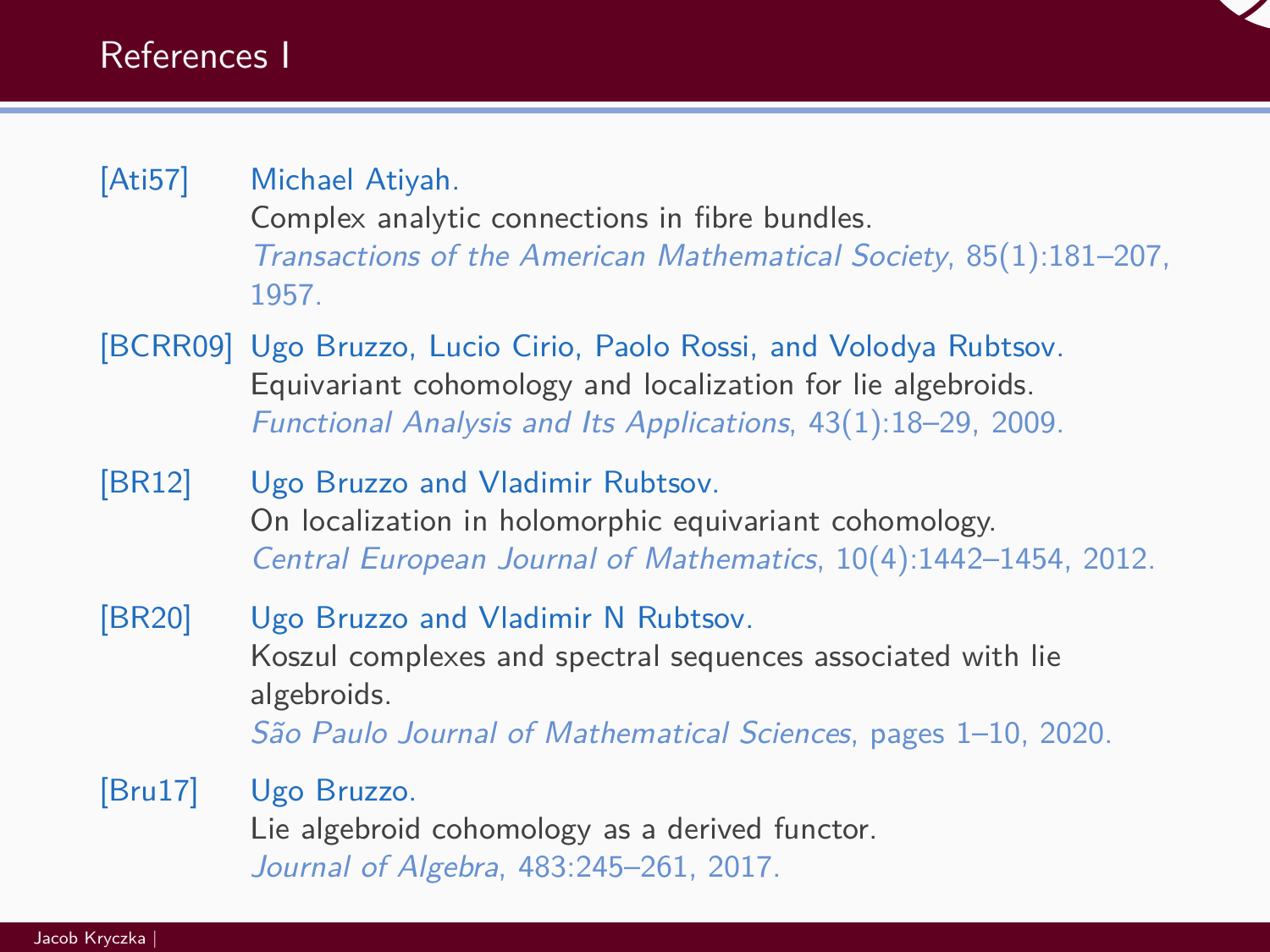

# <span id="page-42-3"></span>[Kry20] Jacob Kryczka.

Functors of differential calculus in diolic algebras. arXiv preprint arXiv:2009.04024, 2020.

# <span id="page-42-2"></span>[Kry21] Jacob Kryczka.

Cohomological aspects of the Hamiltonian formalism: steps towards quantum observability. PhD thesis, LAREMA, Department of Mathematics, University of Angers, 2021.

### <span id="page-42-0"></span>[Nes06] Jet Nestruev. Smooth manifolds and observables, volume 220. Springer Science & Business Media, 2006.

### <span id="page-42-4"></span>[Rub80] Vladimir Rubtsov.

The cohomology of the der complex. Russian Mathematical Surveys, 35(4):190, 1980.

<span id="page-42-1"></span>[VDP08] Alexandre M Vinogradov and Alessandro De Paris. Fat manifolds and linear connections. World Scientific, 2008.